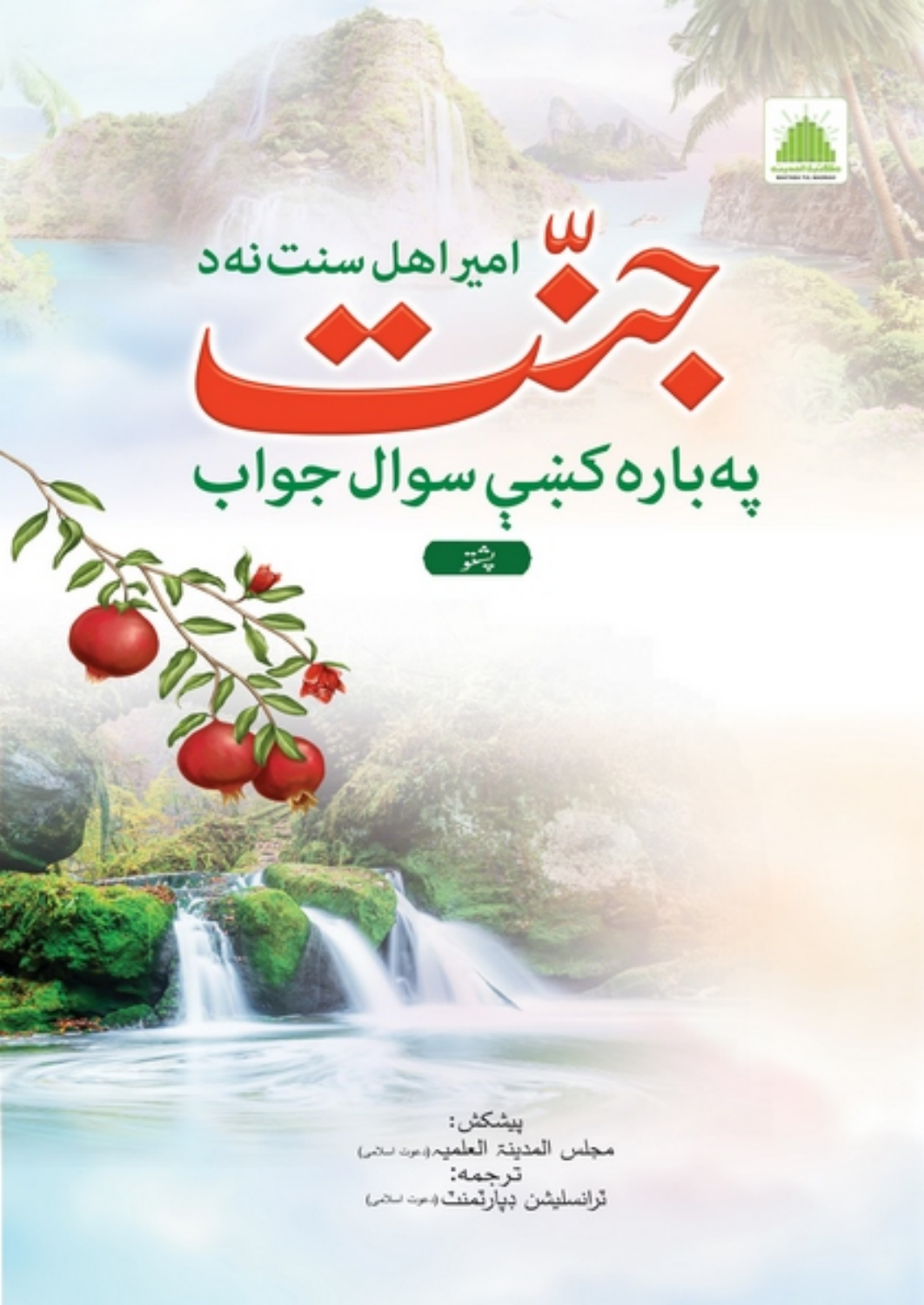د امير اهلِسنَّت نه د جنَّت په باره كښى سُوال جواب مسمود بال

ٰ ٱلۡحَمۡدُٰلِلّٰٓهِ رَبِّ الۡلَّٰكِيۡيۡنَ وَالصَّـٰلٰٓوةُۚ وَالسَّـلَامِ عَلَىٰ سَيِّدِ الۡمُرۡ سَـٰلِيۡن ۖ ٰ ٰ ٰ ٱمَّابَعُدُفَأَعُوْذُ بِاللَّهِ مِنَ الشَّيْطُنِ الرَّجِيُم<sup>ِ ل</sup>بِسُمِ اللَّهِ الرَّحْمٰنِ الرَّحِيُم<sup>ِ ط</sup>َّ į ٰ J **نوټ**: دا رساله د اميرِ اهلِسنَّت مَاصَـَـْدَكَاتُـهُـهْ الْعَالِيَـهْ نه د جَنَّت په باره كښې په شوو<mark>.</mark> -**∶** í <u>ُ</u> م<br>ا ا<br>ا  $\overline{1}$ **∶** ๎ سُوالونو او جوابونو مشتمله ده.

.<br><mark>ن</mark>ّت نه د <mark>د اميرِ اه</mark>لِسنَّت نه د جَنَّت   $\tilde{\phantom{a}}$ جَنت په باره کښې سُوال جواب و<br>. په باره کښې سُوال جواب

دعائے جانشینِ امیرِ اھلِسنت  $\frac{1}{2}$ **دعائے جانشینِ امیرِ اہلِسنّت: یاالله پاکه! څوک چې دا رساله "د امیرِ** اهلِسنَّت نه د جَنَّت په باره کښي سُوال جواب'' اولولي يا واوري، هغوئي ته جَنَّت ته بوتلونڪو نيکو کارونو او د ګناهونو نه د بچ کيدو توفيق نصيب کړې او جَنَّت الفِردوس كښې ئې د خپل آخري نبـي <sup>صَلَّى</sup>اللهٔ عَلَيْهِ وَالِهٖ وَسَلَّم كاؤنډي جوړ كړې. َ اً **∫** <u>ا</u> <u>ا</u> **ٔ** <u>َ</u> ا<br>أ **اٰمِين بِجَاةِ خَاتَمِ النَّبِيِّيُن صَلَّى اللهُ عَلَيْهِ وَالهِ وَسَلَّم** َ ا **∶** َ َ **ٔ E** <u>مُ</u>

> فرمانِ مولاً على مَشكل كشا Ş **مانِ مولا على مُ<mark>شك</mark>ل كُشا** يَضِيَاللهُءَنَّهُ <u>َ</u> ُ ِ<br>أ

الله پاک جَنَّت کښې يوه ونه پيدا کړې ده د کومې ميوه چې د منړې نه غټه، د انار نه وړه، د کوَچو نه نرمه، د شهدو نه خوږه او د مشکو نه زياته خوشبوداره ده. د دې ونې خاخونه د لمْدو لعلونو، تنې د سرو زرو او پانړې د زبرجدو (يعين د قيمتي كانړو) دي.لايَأْكُلُ مِنْهَاٳلَّا مَنْ1َكْتُومِنَاالصَّلاَةِعَلىمُحَمَّلٍ (<sup>صَلَّى</sup> الل<sup>ه</sup>ءَلَي<sub>َّكَ</sub>وَالِهِوَسَلَّم<sub>َ</sub>) د دې ون<sub>ې</sub> ميوه به صرف هغه څوک خوړے شي څوک َ اً **∶** <u>ا</u> َ **ٔ E** <u>ہ</u> چې په نبــي كريم <sup>صَلَّى</sup>الله عَلَيْهِ وَالِهٖمَتَلَم په كثرت سره درودِ پاک وائي. اً **∫** <u>ا</u> <u>ا</u> **ٔ E** <u>ُ</u> َ (الحاوي للفتاوي ، 48/2) ٰ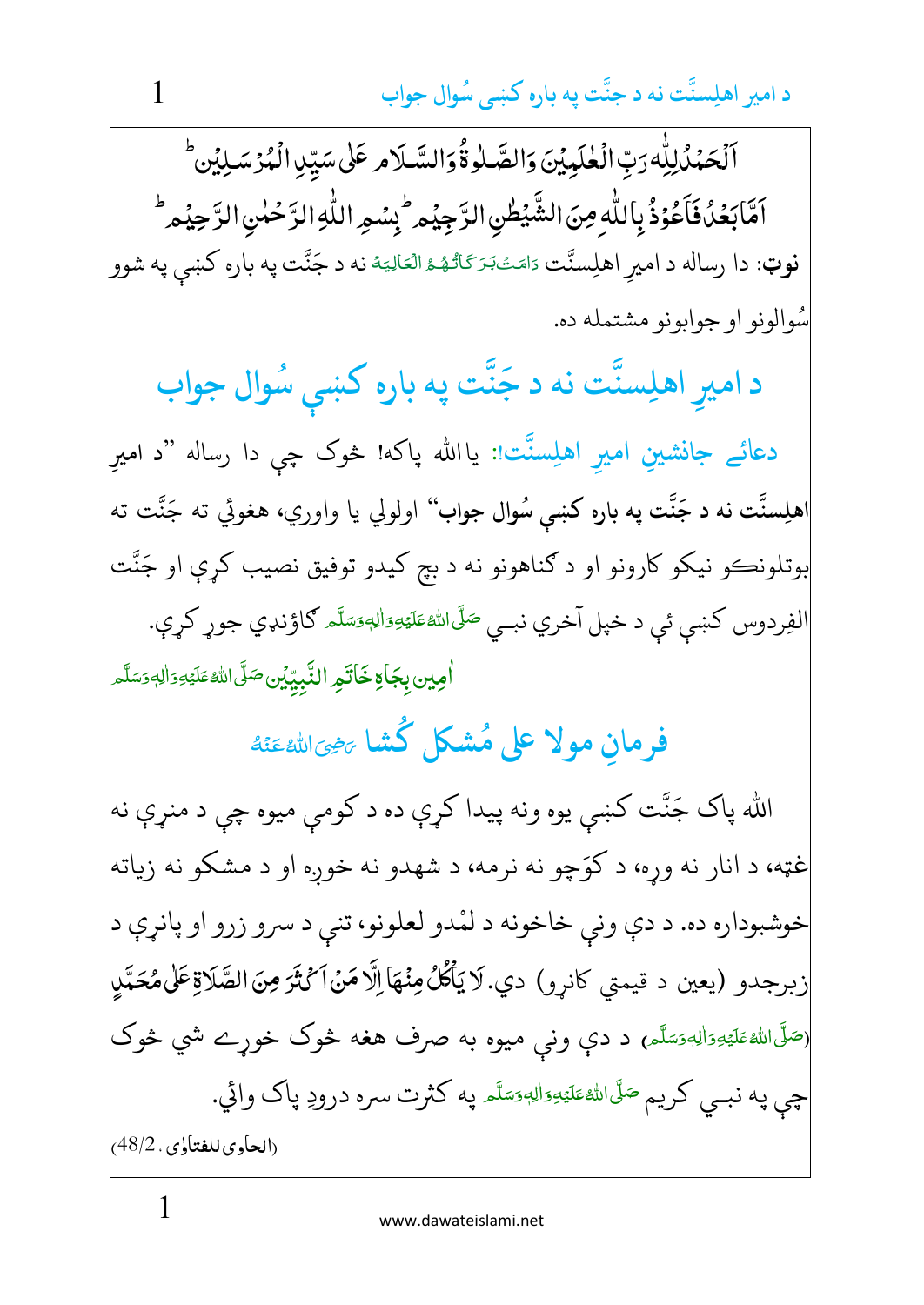صَلُّـوۡا عَـلَى الۡـحَــبِـيۡب! ۖ صَلَّى اللَّهُ تَعَالٰى عَلَى مُحَـمَّد سُوال: جَنَّت څه ته وائي، وضاحت ئي اوكړئ؟ (د سوشل ميډيا په ذريعه سُوال) جواب: دجَنَّت لفظي معنٰي ده:باغ. زمونږ په عقیده کښی چی کوم جَنَّت دے هغه د الله پاک د نعمتونو لوئ مقام دے. په هغې کښې ډیر داسې نعمتونه دي كوم چي نه چا په سترګو ليدلي دي او نه غوږونو د دې په باره كښى اوريدلي دي. <sub>(</sub>بخاري.391/2<sub>٠</sub>صيث:3244<sub>)</sub> ۞ جَنَّت به صرف هغه انسانانو| ته نصيب کيږي څوک چي د دنيا نه د ايمان سره لاړ شي.& په پيريانو| کښې هم اګر چې مسلمانان دي خو جَنَّت صرف د انعام په طور د حضرت اّدم عَلَيْهِالسَّلَام د اولاد د پاره دے.<sup>1</sup> ۞ جَنَّت كښى داخليدونڪے به بيا چرې هم د دې نه نه ويستلے کيږي.<sup>2</sup> رملفوظاتِاميرِ اهلِسُنَّت6/15<sub>/</sub> <mark>موال</mark>: آيا جَنَّت آسمانونو كښى دے؟ (محمد حامد عطاري، استنبول) 1… اعلٰـمي حضرت، اِمامِ اهلِسُنَّت مولانا شاه احمد رضا خان يَخمَةُاللهِءَلَنِه فرمائي: يو قول دا| هم دے چي (پيريان) به د جنت خواو شا ځايونو كښى اوسيږي، جنت ته به د سيل د باره راځي. (عمدة القاري، 10 / 645) (بيا فرمائي:) جنت خو جاګير دے د آدمﷺالسَّلام او د هغوئي په اولاد كښى به تقسيميږي. (ملفوظاتِ اعلىٰ حضرت، ص 536) 2… په سيپاره 14 سورةُالحجر آيت نمبر 48 كښى الله پاک اِرشاد فرمائي:کاکيَمَسْعُمۡفِيۡهَا نَصَبٌ وَّمَاهُمْ مِّـنْمَهَا بِمُخْرَجِيْنَ مفهوم ترجمهٔ كنز الايمان نه به هلته هغوئي ته څه تڪليف رسي او نه به د هغې نه ويستلے کيږي.

 $\overline{2}$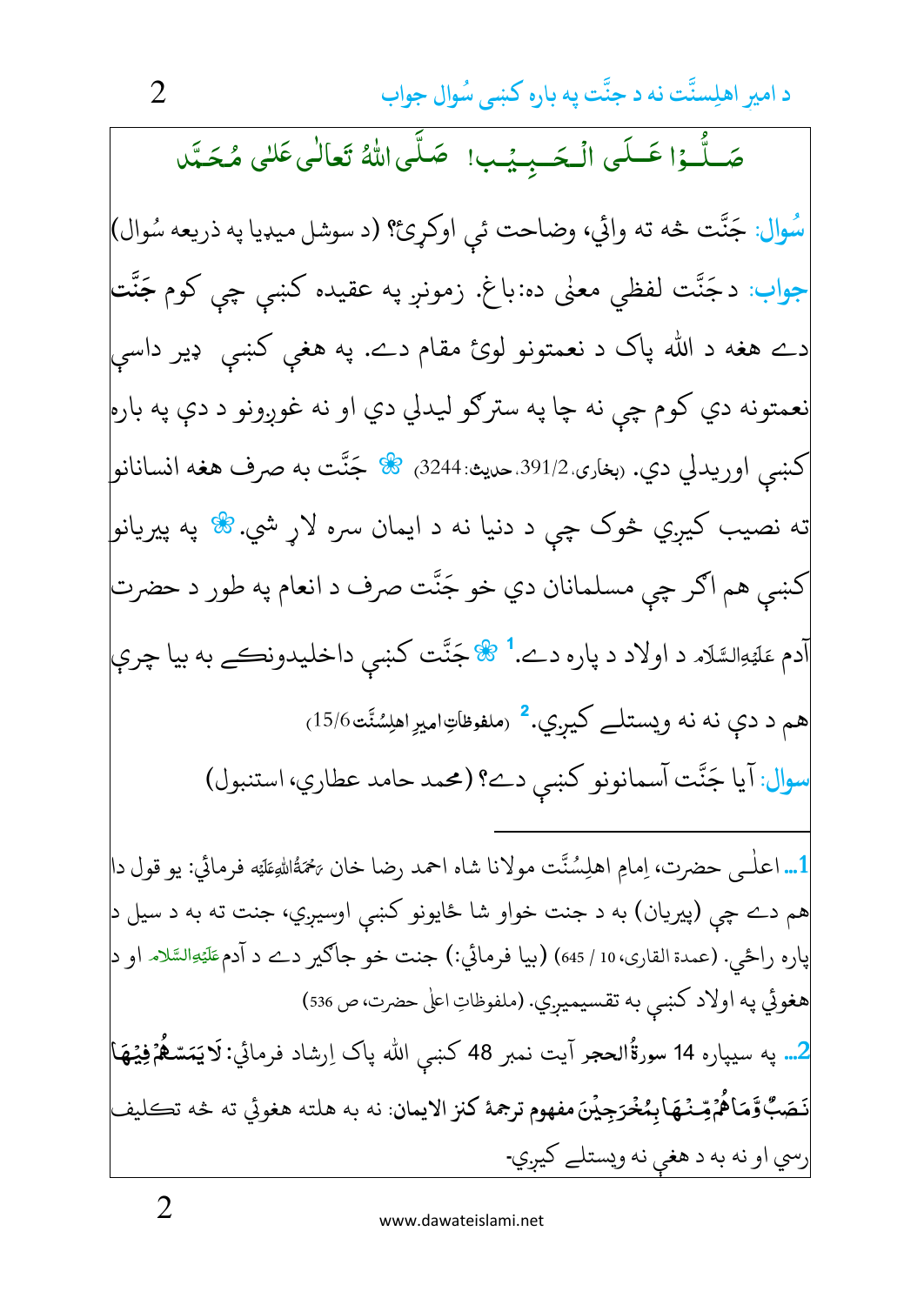جواب: جَنَّت د ووه واړو آسمانونو نه بره او دوزخ د ووه واړو زمکو نه ښکته دے. (شرح|لعقائد|النسفيه،ع حاشيه جمع|الفرائدبانارةشرح|لعقائد.ص246) جَنَّت ديبر بره| او دوزخ ډير لاندې دے. الله کريم دې مونږه د ښکته کوزيدو نه بچ کړي او بره پرواز دې را نصيب کړي چې مونږه جَنَّت ته لاړ شو د خپل خوږ آقا <sup>صَ</sup>لَّىالله<sup>ي</sup>قلَي<sub>ُل</sub>وَالله<sub>َ</sub>تَسَلَّم په قدمونو مُبارکو کښې پريوځو. که په جَنَّت کښې د خوږ نبي <sup>صَ</sup>لَىاللهٔڠلَي<sub>َّةِٱ</sub>لب<sup>ِ</sup> قَسَّدَ د ګاؤنډ شرف حاصل شو نواِنُ شَاءَاللّٰهُاللّٰهُ الْكَرِيْمِ! هر څه به ميلاؤ شي. (ملفوظاتِ|ميرِ اهلِسُنَّت ،456/6) سُوال: په دُعا کښې د جَنَّت سُوال کولو او د دوزخ نه پناه غوښتلو څه اَهَمِّيَّت د ے؟ جواب: د الله پاک نه د جَنَّت سُوال کول او د دوزخ نه پناه غوښتل سُنَّتِ مُبارَکه دي څنګه چې د نبــې کريم <sup>صَلَّى</sup>الل<sup>ه</sup>ءَلي<sub>َّ</sub>وَالي<sub>َّ</sub>وَسَلَّم منقول اوګرده دُعا كښې دا الفاظ هم دي: "وَأَسْئَلُكَ الْجَنَّةَ وَمَا قَدَّبَ إِلَيْهَا مِنْ قَبْوٰلٍ وَّعَمَلِ وَّاَعُوْذُبِكَ مِنَ النَّارِ وَمَا قَرَّبَ اِلَيُهَا مِنْ قَوْلٍ وَّعَمَل يعني اے الله! زه ستا نه د جَنَّت او جَنَّت ته د نزدي کوونڪو اعمالو سُوال کووم او د دوزخ او دې ته د نزدې کوونکو اعمالو نه ستا پناه غواړم." ځکه مونږه له هم پڪار دي چې هره ورځ ڪم نه ڪم درې درې ځله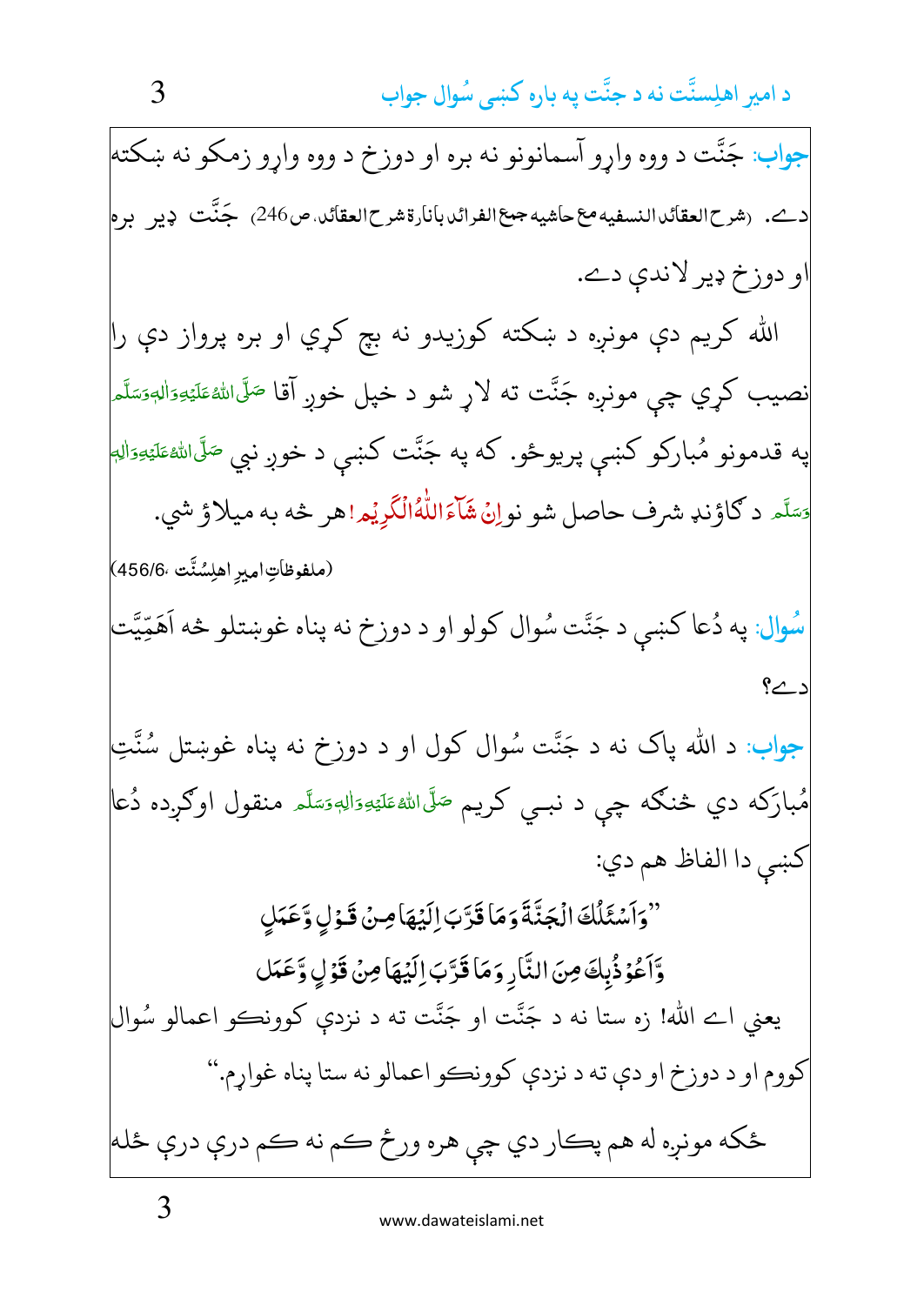د الله پاک نه جَنَّت ته د داخليدلو او د دوزخ نه د بچ کيدلو دُعا اوکړو. د الله پاک د خوږ نبــې <sup>صَلَّى</sup>اللهٔعَلَيْهِوَاللهٖوَسَلَّہ فرمان دے: څوک چې د الله پاک نه درې ځله د جَنَّت سوال کوي نو جَنَّت وائي: "يا الله پاکه! دا جَنَّت ته داخل کړې." او څوک چې درې ځله د دوزخ نه پناه غواړي نو دوزخ وائي: " اے الله پاکه! ده ته د دوزخ نه پناه ورکړې. (ترمذي، 257/4. حديث: 2581) خوږو اسلامي ورونړو! ياد سات<sub>ئ</sub> چې د جَنَّت غوښتلو او د دوزخ نه د پناه دُعا په عربۍٔ کښي کول ضروري نه دي، که په خپله مورنۍٔ ژبه کښي هم هره ورځ درې درې ځله دُعا اوكړئ نو اِنُ۩َاءَاللّٰهُالْكَرِيُمِ! بيان شوے فضيلت به حاصل شي. (ملفوظاتِاميرِاهلِسُنَّت،132/1) سُوال: د جَنَّت او د هغي نعمتونه به څنګه وي؟ جواب: په احاديث مبارکؤ کښې زمونږه د پوهه کولو د پاره د جَنَّت مختلف مثالونه بيان شوي دي خو حقيقت دا دے چي جَنَّت اووينو نو پته به لکي ځکه چي د جَنَّت د نعمتونو په باره کښې منقول دي چې نه چا په سترګو| ليدلي دي، نه چا په غوږونو اوريدلي دي او نه پرې د چا خيال تير شوے (مسلم. ص1126. حديث: 7132)(ملفوظاَتِ اميرِ اهلِسُنَّت ،قسط:248، ص 14) | <u>د ے.</u> سُوال: څنګه چې د دنيا په ژوند کښې 12 مياشتې وي نو آيا آخرت يعني د جَنَّت ژوند کښي به هم داسې مياشتې وي؟ (ايڪټر، احسن خان)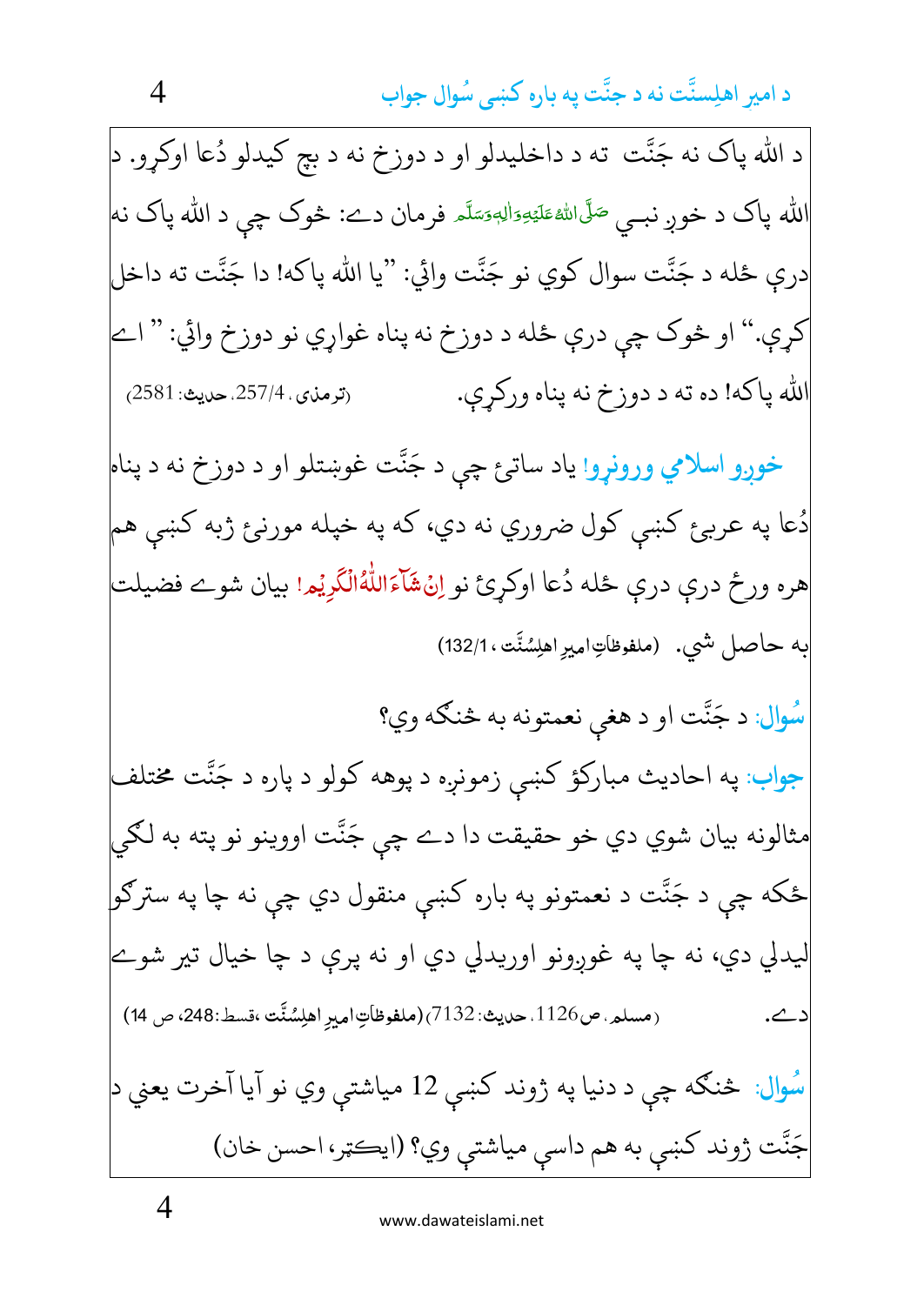جواب: په آخرت کښې د دُنيا په شان نظام نشته. دنيا کښې ګرمي، يخني، مياشتې، هفتې، ورځې او شپې وي، هلته به دا نه وي. جَنَّت کښې به هر وخت سپرلے وي، دنيا كښى چي څنگه د صبحِ صادق وخت وي دغه شان به په جَنَّت کښې هم وي. (تفسيرِقرطبی پ<sup>29</sup> الدهر تعتالآية 100/10.13) هلته به مچ، ماشي، تياره، غم او د بدبوئي وغيره په شان هيڅ يو څيز نه وي. هلته خو| به صرف خوشحالئ خوشحالئ وي. جنَّتي چي د كوم څيز خواهش لري هغه به ورته میلاویږي. جَنَّت کښی به د سرکار <sup>صَ</sup>لَّاللهٴعَلَۃِوَالل<sup>ه</sup>ِصَلَّہ دیدار وي. جَنَّت کښی به جنَّتی گس ته د ټولو نه لوئ نعمت د الله پاک دیدار ميلاويري. (ملفوظاتِ١ميرِ١طِسُنَّت،قسط: 234، ص1) سُوال: آيا هر مسلمان به جَنَّت ته ځي؟ (سائل: محمد احمد، سډني آسټريليا) جواب: آؤ جـي! د چا خاتمه چې په ايمان شوې وي هغه به يقيناً جَنَّت ته ځي، البته بعضي ګنهګاران به الله پاک په خپل رحمت معاف کوي او| بعضي به د نبــې کريم <sup>صَ</sup>لَىاللهٔ عَلَيْهِ َالهُمَسَّه په شفاعت، څوک به د بزرګانو په شفاعت اوبخښي او بعضي ګنهګاران به د خپلو ګناهونو په وجه دوزخ ته ځي او د عذاب نه پس به جَنَّت ته داخل كړے شي. خبردار! داسې هيڅ کله مه وائې چې " چې جَنَّت ته تلل دي نو چې بيا هر قسمه ګناه هم اوکړو نو څه مسئله نشته، لږ ډير عذاب به اوزغمو!" ياد

5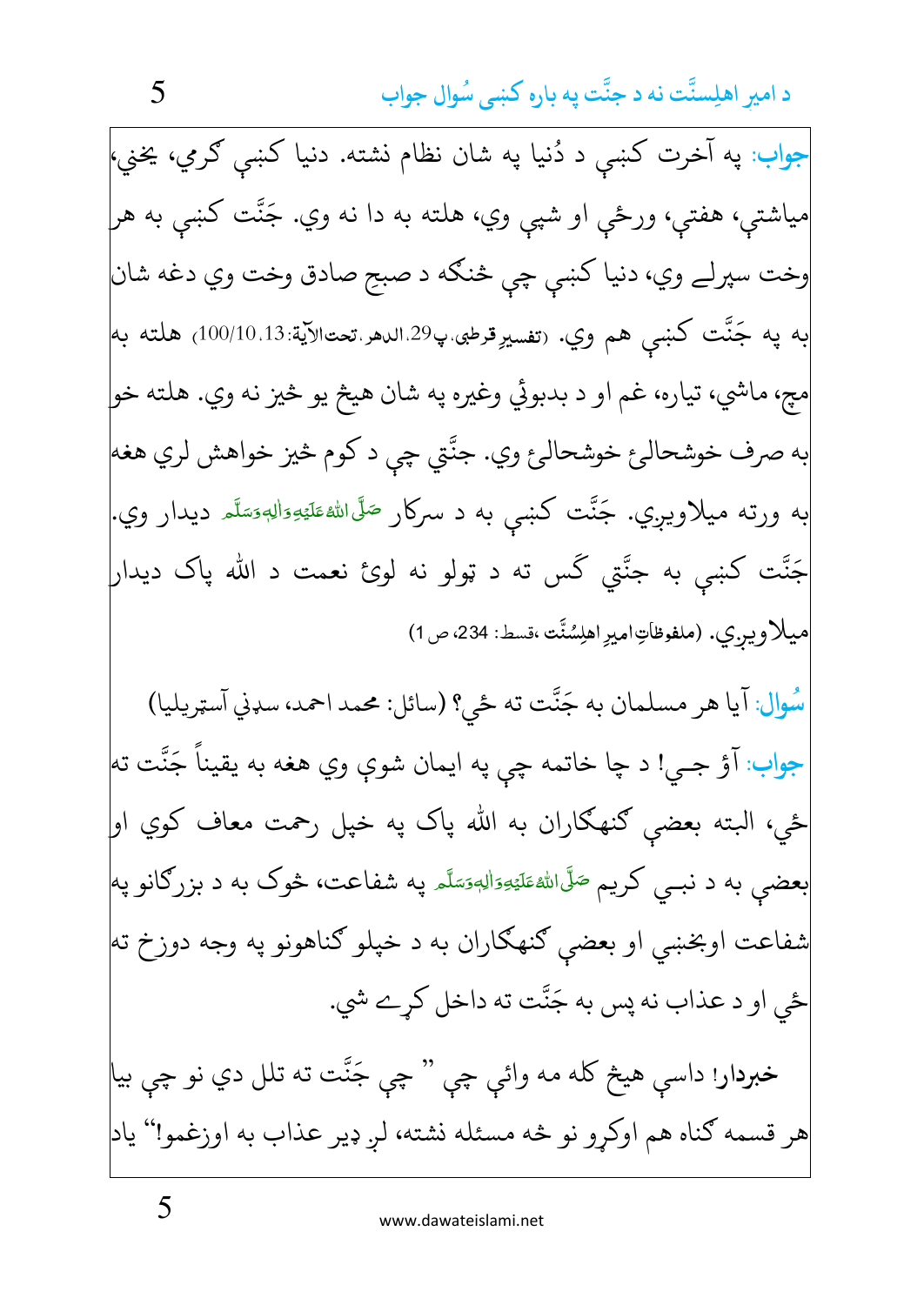ساتئ! داسي ويونڪے کَس به هميشه په دوزخ کښي وي ځکه چي هغه د| الله پاک عذاب ڪم ګنړلے وو او د هغي توهين ئي کړے وو، بيشکه د الله ياک عذاب ډير خوفناک او د زغملو نه دے، د دې اندازه د دې حديثِ پاک نه اولګوئ چي که چرې دوزخ د ستن د سوري برابر بيرته کړے شي نو د| دنيا ټول خلق به د هغې د ګرمۍ او سخا بوئي نه مړه شي. (معجمراوسط 78/2. <sub>حديث:</sub>2583<sub>)</sub> په دوزخيانو چې به په دوزخ کښې کوم څيز څښلے شي که چري د هغې يو څاڅکے هم دنيا ته راپريوتو نو د دنيا ټول معيشت، فصلونه| او باغونه وغيره هر څيز به تباه شي. (ترمنۍ 263/4 صيث:2594) لر غور اوکرئ! چې دوزخ د کروړونو ميله لرې کيدلو باوجود د ستنې د سوري برابر بيرته کړے شي نو دومره تباهي به راشي او خلق به مړه شي نو چې کوم بنده د لږ ساعت د پاره هم دوزخ ته لاړ شي د هغه به څه حال وي؟ ځکه چي د الله پاک عذاب په خوب کښي هم ڪم ګنړل نه دي پڪار. (ملفوظاتِاميرِ اهلِسُنَّت) سُوال: آيا مسلمان پيريان به هم جَنَّت ته ځي؟ <mark>جواب</mark>: مسلمان پيريان به جنَّت ته ځي يا نه ځي، په دې کښې اختلاف دے، شارِح بُخاري مفتــي محمد شريفُ الحق امجدي ﷺ فرمائي: صحيح او راجح دا دي چې دوئي به په اعراف كښې اوسيږي. جَنَّت د آدم عَلَيْهِالسَّلام جائيداد دے، صرف د هغوئي اولاد ته به ميلاويبري.'' (نُزهةُالقارى

6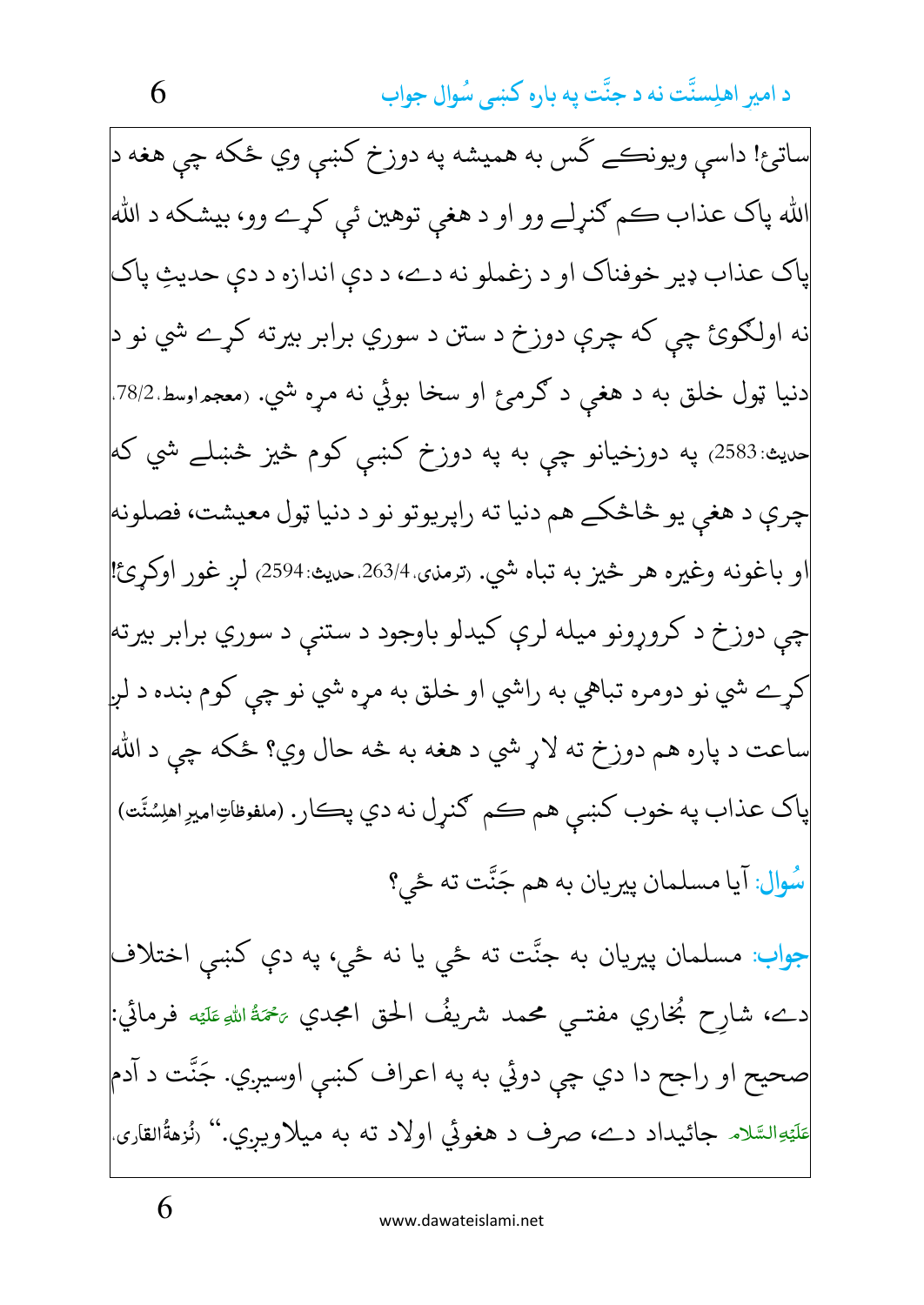ج4.ص351)رفيضانِ مدني مذاكره.قسط7.ص9) انسـانان به هغوئي ويني خو هغوئي به انسانان نشي ليدے. دا هم وئيلے كيږي، د حضرت انس بن مالِک <sub>تَ</sub>خِيَاللهُءَمُّا نه روايت دے چي نبي کريم <sup>صَ</sup>لَىاللهٔعَلَيۡهِوَاللهٖوَسَلَّـم اوفرمائيل: د مومنانو پيريانو (يعني مسلمانانو پيريانو) د پاره ثواب هم دے او د هغوئي د پاره عِقاب (يعني سزا) هم ده. مونږ د هغوئي <sup>صَلَّى</sup>اللهٔعَلَيْهِوَاللهوَسَلَّم نه د هغوئي (يعني پيريانو) د<mark>.</mark> ثواب په باره کښي تپوس اوکړو نو هغوئي اوفرمائيل: په اَعراف کښي به وي| او هغوئي به د اُمّتِ محّمديه سره جَنّت كښى نه وي. بيا مونږه پوښتنه اوكړه: اَعراف څه ته وائي؟ نو هغوئي <sup>صَ</sup>لَّاللهٔعَلَيۡهِ ٓاللهٖوَسَلَّہ اوفرمائيل: دا د جَنَّت ديوال دے کوم کښې چې نهرونه بهيږي او دې کښې ونې او ميوې راخيژي. يو قول د تَوَقُّف دے، يعني په دې باره کښې دې خاموشي اختيار کړے شي. (عمدةالقارى، 252/15،253.البعث والنشور، ص107، حديث: 108)(ملفوظاَتِ اميرِ اهلِسُنَّت، 419/3) سُوال: آيا يو انسان په خوب كښې جَنَّت ليدلے شي؟ جواب: آؤ جي! بالكل ئي ليدلے شي، دې كښى څه باک دے؟ البته دا طے کول ګران دي چې ليدونڪي څه ليدلي دي آيا هغه جَنَّت دے؟ ممکنه ده چي ليدونڪي يو بل ښه او ښکلے باغ ليدلے وي او زړه کښې ئې دا خيال راغلے وي چي دا وخت زه په جَنَّت كښى يم. حقيقت كښى به جَنَّت مونږه هغه وخت وينو چې كله آقا <sup>صَ</sup>لَى اللهٔ عَلَيۡهِ وَاللَّهِ وَسَلَّم پسمې شاته شاته اِنۡﷺُمَاللّٰهُ

 $\overline{7}$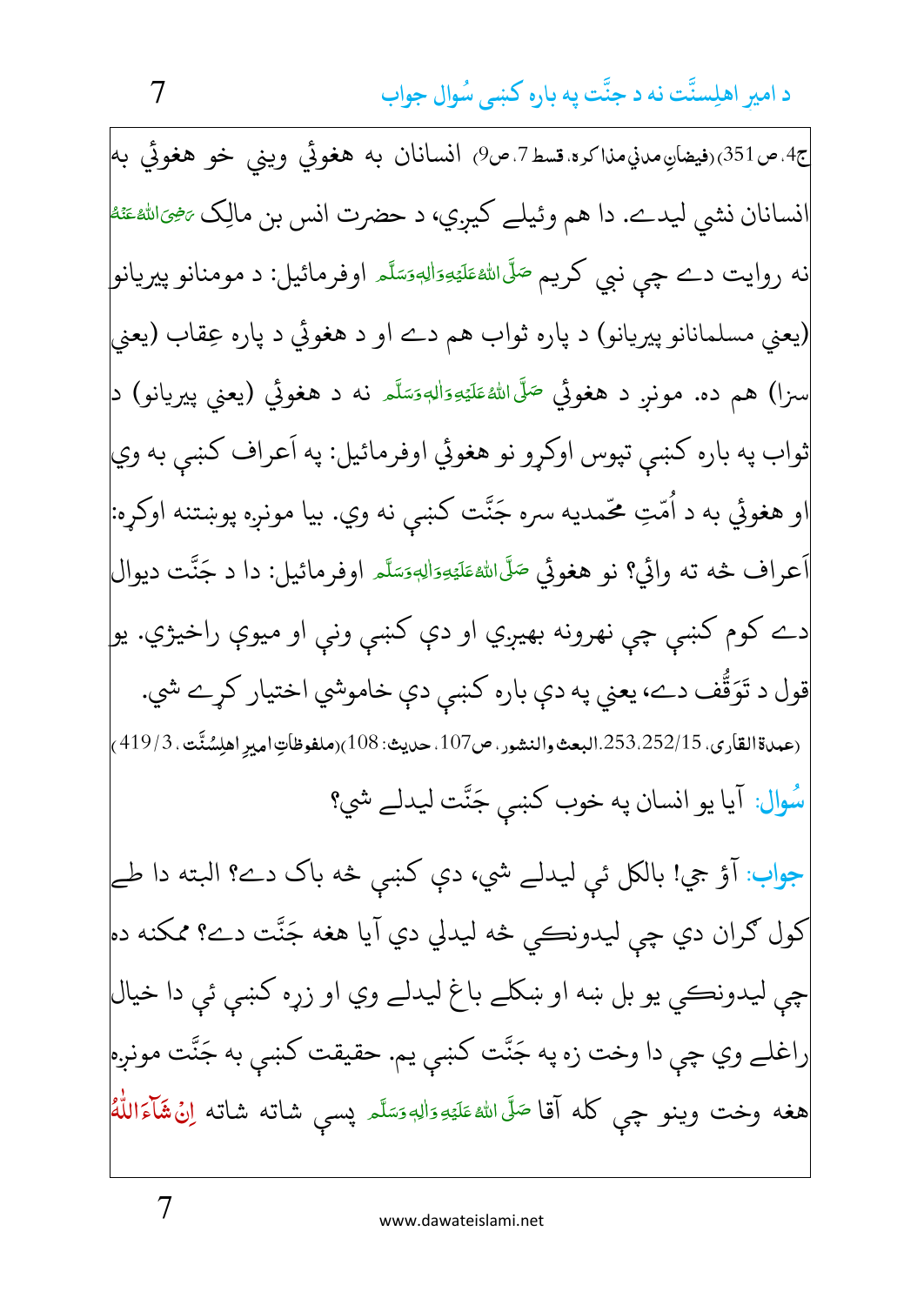الْكَرِيُم ! جَنَّت ته داخل شو، ځكه چې مونږه د رسولُ الله <sup>صَلّى</sup>الله£عَليْهِۥَاللهِ صَلّى .<br>أ َ ّ **∶** <u>ا</u> <u>ا</u> **ٔ E** <u>ہ</u> یو او جَنَّت د رسُول الله صَلَّىاللهٔعَلَيْهِsَاللهٖوَسَلَّہِ دے. و<br>م ڵؙ<br>֚ **أَ** َ **ٔ** <u>َ</u> <u>مُ</u> د بزرګانِ دین ع<sup>ی</sup>مَةُاللهِعَلَيْهِـ داسې واقعات دي کومو کښې چې هغوئي <u>ت</u> **ٔ E** جنَّتي حورې وغيره ليدل<sub>ي</sub> دي. هم داسې جَنَّت ته د تللو خوبونه كتابونو<mark>)</mark> کښې ليکلے شوي دي خو خوبونه زمونږ د پاره دليل نه دے. په حقيقت کښې چې کومې هستئ جَنَّت او حورې ليدلې دي هغه زمونږ خوږ آقا، مكي مَدَني مصطفٰى صَلَّى الله عَلَيْهِوَاٰلِهٖوَسَلَّہ دے چې هغوئي صَلَّى الله عَلَيْهِوَاٰلِهٖوَسَلَّہ د<mark>ِ</mark> اً <u>ا</u> <u>ا</u> **ٔ E** <u>ہ</u> اً **∶** <u>ا</u> <u>ا</u> **ٔ E** <u>ہ</u> معراج په شپه د جَنَّت سيل کړے وو. د هغوئي <sup>صَلَّى</sup>الل<sup>ه</sup>ءَلي<sub>َّ</sub>ءِال<sub>ل</sub>ه<sub>َ</sub>سَٿَہ نه علاوهِ ّ **∫** <u>ا</u> <u>ا</u> <u>ٔ</u> <u>أَ</u> <u>مُ</u> َ که چا په خوب کښې څه اوليدل نو د هغې په باره کښې يقيني طور دا نه| شي وئيل كيدے چې هغه واقعي جَنَّت ليدلے دے. دلته خو عقل هم د| جَنَّت اندازه نشي لكولے چي جَنَّت څه څيز دے؟ او هغه څومره اعلىٰ مقام دے؟ ځکه چې عقلونه ناقص دي او د الله پاک د حبيب <sup>صَلَّى</sup>الل<sup>ه</sup>ءَلي<sub>َّا</sub>وَالِه<sub>َ</sub>سَلَّم ّ <u>ا</u> <u>ا</u> **ٔ E** <u>ہ</u> عقل مُبارَک کامل وو، کامل دے او کامل به وي. رملفوظاتِ اميرِ اهلِسُنَّت 148/2) سُوال: جنتيانو ته به په جَنَّت كښې د ټولو نه وړومبے كوم خوراك وركړے کيږي؟ جواب: جنتیانو ته به په جَنَّت کښې د ټولو نه وړومبے چې کوم خوراک ورکړے کیږي، هغه د مهي (کب) د اینې طرف دے. <sub>(</sub>بغا<sub>د</sub>ی 412/2 حدیث<sup>!</sup>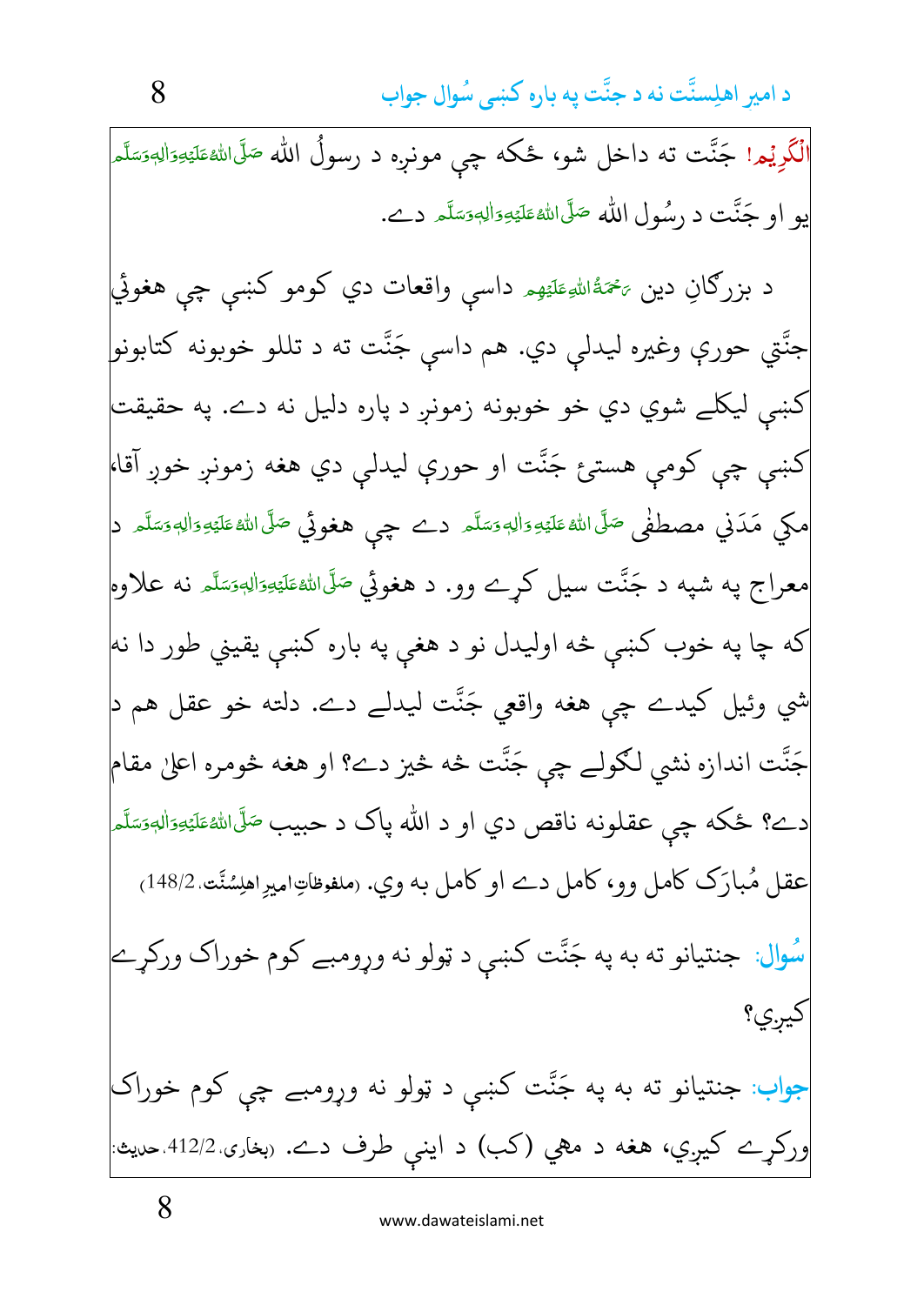3329) د آقا صَلَّىاللهﷺوَالِهٖوَسَلَّم په برکت به اِنۡ\$َامَاللّٰهُالۡكَٰرِیۡهِ ا مونږ هم جَنَّت کښې د مهي د اينې طرف خورو. اوس که څوک دا سوچ کوي چې جَنَّت| کښي خو به ډير زيات خلق وي نو دومره ډيرې د ايني طرفونه به د چرته نه راځي نو داسې غلط او ګډوَډ سوچ کولو په ځائے د خپل هغه ذات فرمان منل دي د چا چې شان دا دے ﴿إِنَّ اللَّهَ عَلَمَى كُلِّ شَمْءٍ قَلِيمٌ البقرة:20﴾، ''يعنى بيشكه الله هر څه كولے شي.'' مَعاذَ الله هغه بے وسه نه دے بلكه هغه چي څه اوغواري کولے شي. (ملفوظاتِاميرِاهلِسُنَّت 365/6<sub>)</sub> سُوال: د جَنَّت په باره کښي څه عقيده پڪار ده؟ او د جَنَّت نه انڪار کول څنگه دي؟ جواب: ياد ساتئ! په جَنَّت ايمان راوړل فرض دي كه چرې څوک د جَنَّت نه نڪار اوکړي نو کافر به شي. مونږه په غيبو ايمان راوړے دے قرآن پاک كښى دي:يُؤْمِنُونَ(ِبِالۡغَيۡبِ (پ1.البقرة:3) مفهوم ترجمهٔ كنز الايمان: ''په غيبو ئې ايمان راورے دے.'' جَنَّت هم يو غيب دے او الله پاک خو غيبُ الغيب دے مونږه په دې ايمان راوړو. (ملفوظاتِاميرِاهلِسُنَّت.149/2) د بهارِ شريعت، جلد1 ص 152 په حاشيه كښې ليك دي: يعني بے ليدلو| ګنې په ليدلو به خو تاسو هم اوپيژنئ، نو چا چې په دُنياوي ژوند کښې

9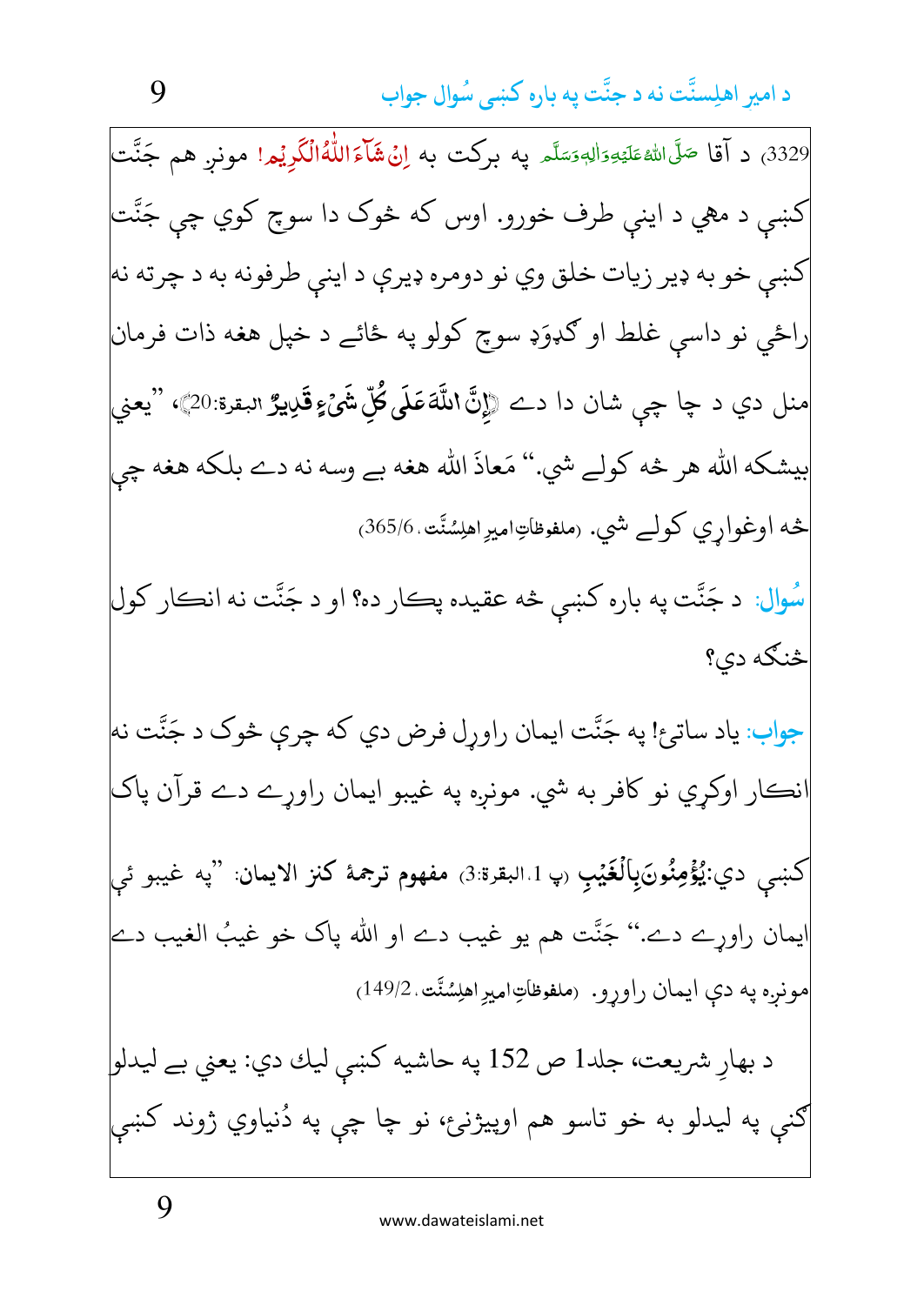مُشاهَده اوکړه (يعني جنَّت ئې اوليدلو) هغه د دې حڪم نه مُستثنى دے يعني دا حڪم هډو هغوئي ته شامِل نه دے، خاص طور صاحِب معراج َگَل اللهُ عَلَيْهِ وَالِهِ وَسَلَّمِ . (ملفوظاتِ اميرِ اهلِسُنَّت ، 149/2) ياد ساتئ! چې په جَنَّت ايمان راورل د دين ضرورياتو نه دي. که چرې څوک اووائي چې جَنَّت نشته دا صرف زمونږه خيالي خبري دي نو هغه به| کافر شي او که چري هغه د مرګ نه مخکښي توبه اونه کړه نو هميشه به په| دوزخ کښي وي. لمُونځ، روژه او نور نيک اَعمال به د هغه هيڅ په کار را نه شي. الله پاک دې د خپل محبوب کريم <sup>صَ</sup>لَىاللهٴعَلَيۡهِۦٓالله َتَمَلَّه په برکت مونږه ګنھگاران بے حسابه جَنَّت ته داخل کري.اُمِین بِجَاةِخَاتَمِرالنَّبِیِّیْن*َ صَ*لَّىالل*ُّا*ءَلَّٰهِ وَاٰلِهٖوَسَلَّمِ (ملفوظاتِ امِيرِ اهلِسُنَّت ،15/6) سُوال: "که چرې دنیا کښی ټول دیانتدار وے نو جَنَّت به په دنیا کښی وے" داسي وئيل څنگه دي؟ جواب: کيدے شي چې د دې نه دا مُراد وي چې که هر طرف اَمن وي او| لوټ مار نه کيدے، چا ته تڪليف نه رسيدے او ټول په اَمن سره اوسيدلے نو ګنې داسې کيدل دنيا کښې د جَنَّت په شان دي څنګه چې کشمير ته<mark>)</mark> وادي جَنَّت وائي. داسي جملے د محاورې په طور وئيلے كيږي. (ملفوظاتِ اميرِ اهلِسُنَّت ، 319/3)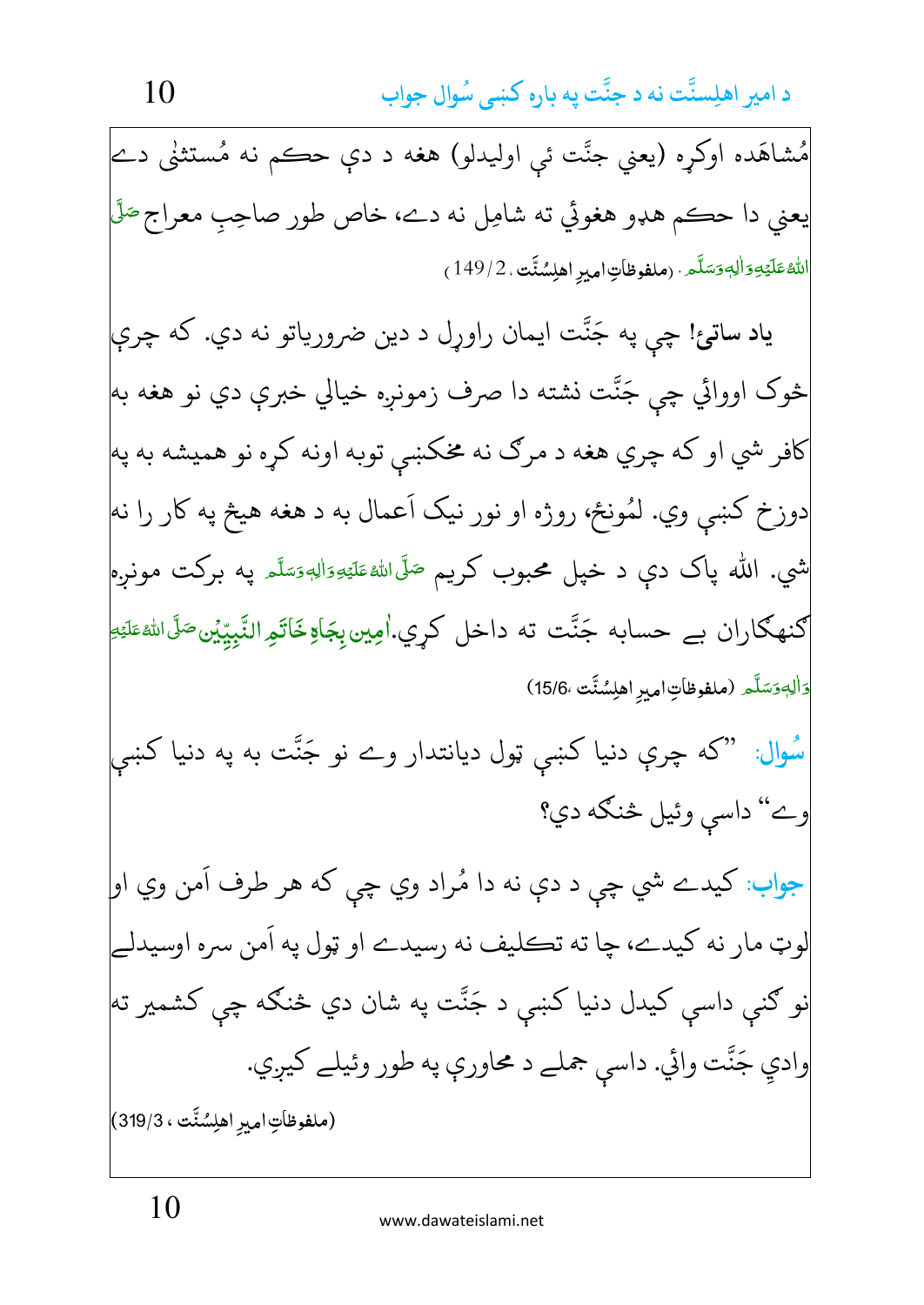سُوال: كله چې مونږه سُبُحْنَ اللّٰه! وايو نو جَنَّت كښى كومه ونه لكى؟ جواب: حديثِ پاک کښې دي چې جَنَّت کښې د کجورې ونه نالولے کيږي. رابوِماجه 252/4 حديث: 3807) هغه به څنګه کجورې وي؟ وَنه به ئ<sub>ي</sub> څنګه وي؟ دا خو چي کله جَنَّت ته لاړ شو نو هلته به ئي وينو. جَنَّت خو جَنَّت دے، نه چا په سترګو ليدلے دے او نه د چا غوږونو د هغې حقيقت وريدلے دے.ربغاري 391/2.حديث:3244 په قرآنِ پاک او احاديثو مبارکو کښې زمونږ د پوهه کولو د پاره د دې مثالونه ورکړے شوي دي.<sup>1</sup> البته د جَنَّت حقیقت د لیدو نه بغیر نشی بیانیدے. د آقا <sup>صَلَّى</sup>الل<sup>ه عَلَيْهِ َاليهِ صَلَّم په برکت به</sup> مونږه جَنَّت ته ځو او اِنُ شَآءَاللّٰهُالْكَرِيۡمِ! ضرور به ئې وينو ځكه چې مونږه د <sub>:</sub> سول الله صَلَّى اللهُ عَلَيْهِ وَالهٖوَسَلَّم يو او جَنَّت د رسول الله صَلَّى اللهُ عَلَيْهِ وَالهوَسَلَّم دے. (ملفوظاتِ امبر اهلِسُنَّت ، 294/6، سُوال: د حضرت هود <sup>عَليَهِ</sup>السَّلامپه زمانه کښې چې "شَدَّاد" کوم جَنَّت جوړ<mark>ٍ</mark> کړے وو، د هغې واقعه بيان کړئ. 1… صدر الشريعه مفتي محمد امجد على اعظمي يَحْمَةُاللهِءَلَيْه فرمائي: جَنَّت يو كور دے| چي الله پاک د ايمان والوؤ د پاره جوړ کړے دے، په دې کښې ئې هغه نعمتونه پيدا کري دي کوم چي نه سترګو ليدلي دي، نه غوږونو اوريدلي دي، نه د يو انسان په زره د| دې خطره تيره شوي ده. کوم يو مثال چې د دې تعريف کښي ورکړے شي هغه د پوهه کولو د پاره دے، ګنې د دنیا د اعلیٰ نه د اعلیٰ څیز د جَنَّت د یو څیز سره هیڅ مناسبت نشته. (بهار شريعت، 152/1، حصه: 1)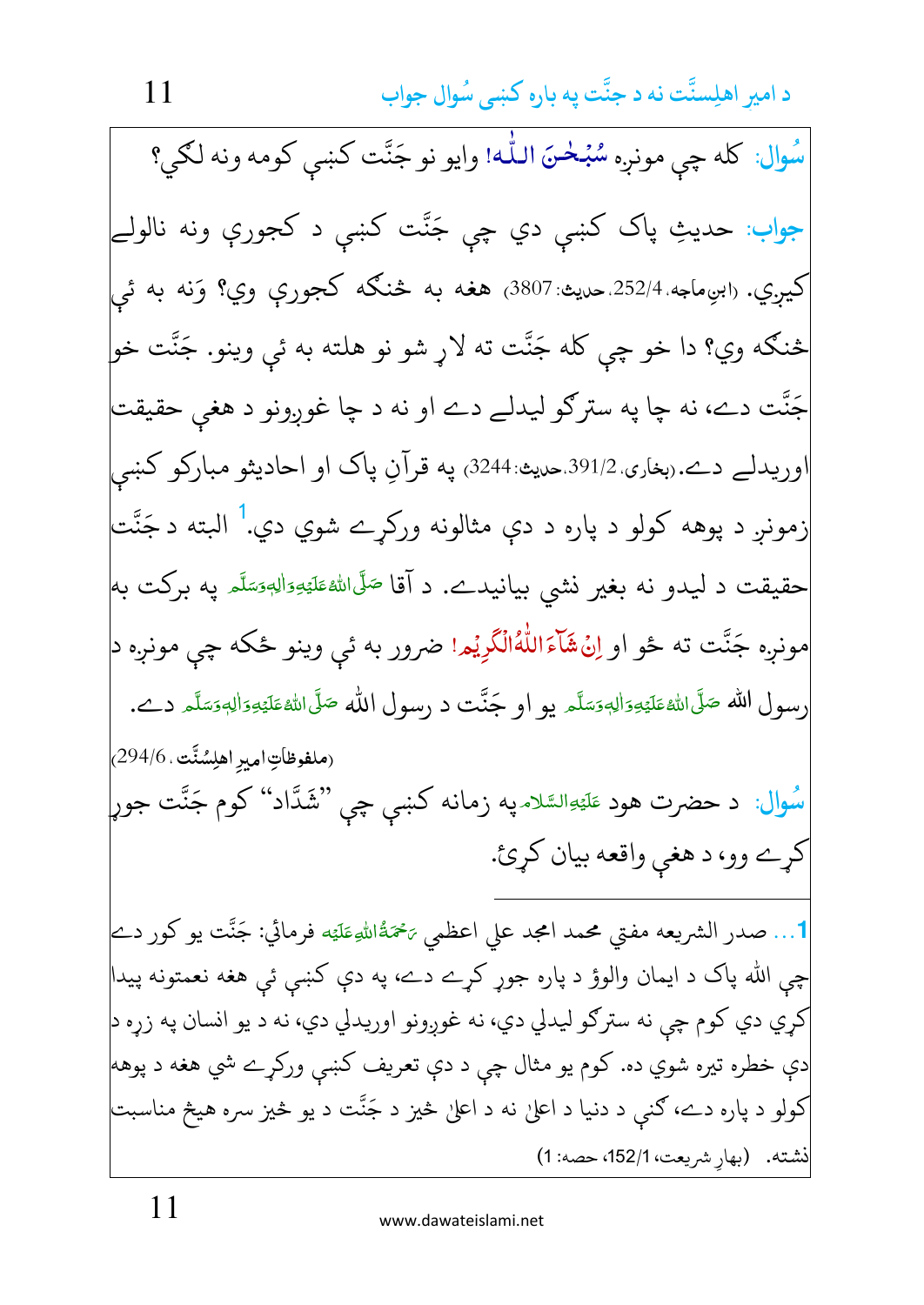جواب: د قومِ عاد مُورثِ اعليٰ (يعني د ټولو نه وړومبے کَس د چا وِرثه چي د هغه| اولاد ته ميلاؤيږي) عاد بن عوص بن اِرم بن نوح دے. د هغه په ځامنو| کښې "شَدَّاد" هم دے، کوم چې د ډير شان او شوکت بادشاه وو، ده په خپل وخت کښي ټول بادشاهان را يوځائے کړي وو او ټول ئې خپل تابعدار کړي وو. ده د پيغمبرانو نه د جَنَّت ذکر اوريدلے وو او د بغاوت په نِيَّت ئي دنيا کښې جَنَّت جوړول غوښتل، په دې اراده ده يو لوئي ښار جوړ کړو، د کوم محل چې د سرو او سپينو زرو د خختو نه جوړ کړے شو او د زبرجدو او ياقوتو د قيمتي كانړو ستنې دې عمارتونو كښى اولكولے شوې. په کورونو کښې داسې فرشونه جوړ کړے شو چې د کانړو په ځائے پڪښې لعلونه اولګولے شو، د هر محل نه ګیر چاپیره د جواهراتو (قیمتی کانرو) نه ډک نهرونه جاري کړے شو، قِسما قِسم وني د سوري د پاره اولګولے شوې، اَلغرض دې باغي او سرکشه په خپل خيال د جَنَّت ټول څيزونه او د هر قسمه عیش او عشرت سامان دغه ښار کښی جمع کړو. چی کله ښار پوره شو| نو "شَدَّاد بادشاه" د خپلو وزيرانو او درباريانو سره د خپل جور كرے شوي| جَنَّت په لور روان شو، کله چې يو منزل فاصله پاتې شوه نو د آسمان نه يو خوفناک آواز راغلے په کوم سره چي الله پاک ''شَدَّاد'' او د هغه ټول ملګري مره كره او هغه خپل جور كرے شوے جَنَّت هم اونه ليدلو. ﴿ دَائِنَالْعَرْفَانِ،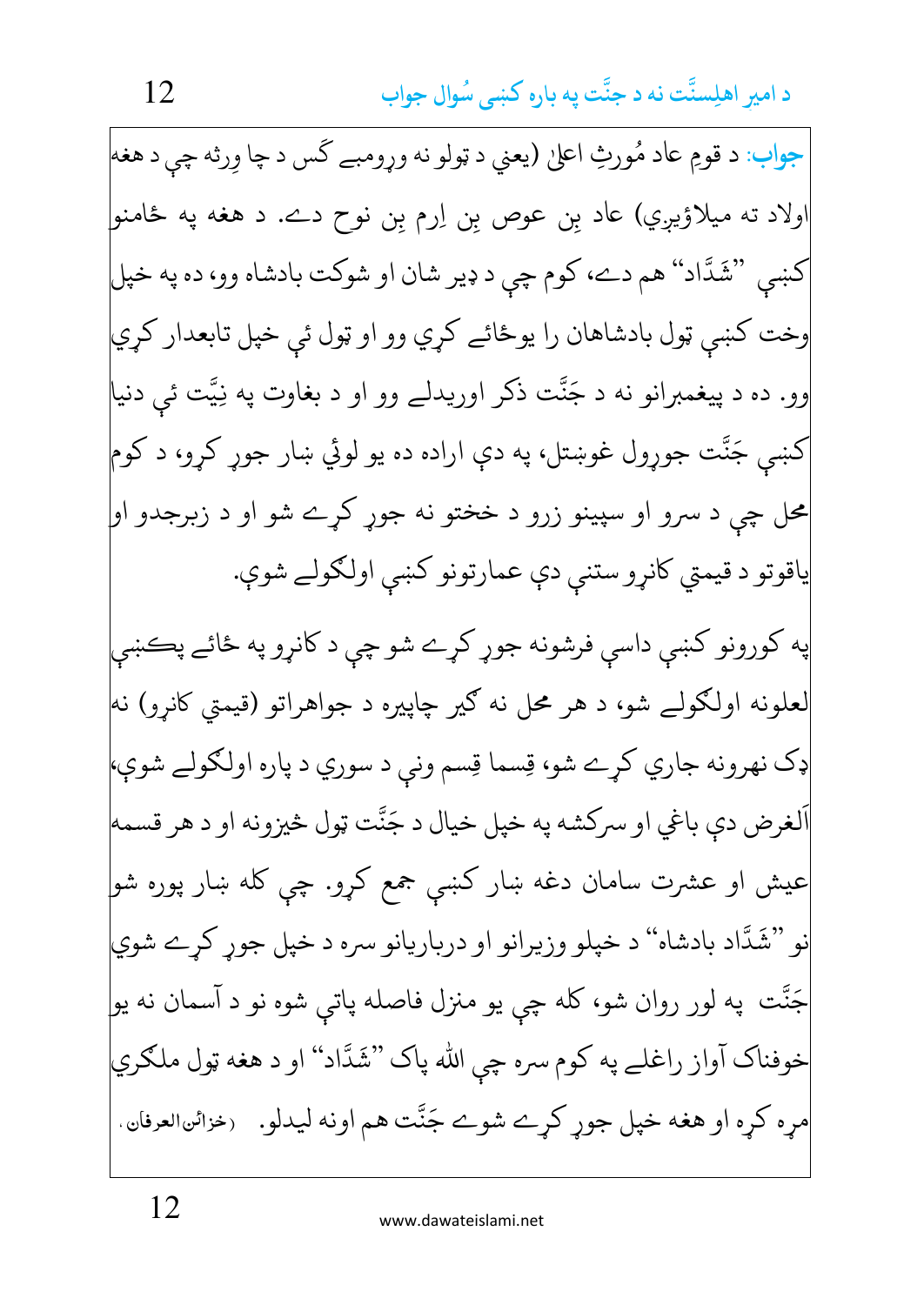ي30. الفجر ، تحتالآية: 8 ، ص1102 ماخوذاً) الله! الله! څنگه عبر ت دے! (ملفوظاتِ امير اهلِسُنَّت ،313/5) سُوال: که مړ شوے گس اوبخښلے شي نو آيا هغه به هم هغه وخت جَنَّت ته ځي يا به د قيامت په ورځ بوتلے شي؟ جواب: که مړ شوے گس اوبخښلے شي نو د هغه په قبر کښې به د جَنَّت کړکئ پرانستے شي، د هغې نه به هغه خوندونه اخلي. باقاعده طور خو به جَنَّت ته د قيامت په ورځ ځي. رمراةالمناجيح 126/2 ماخوذاً) (په مَدَني مذاكره كښى شريک مفتى صاحب اوفرمائيل:) د شهيدانو روحونه به د عرش لاندې په فانوسونو کښې د مرغو په ججورو کښې وي او دوئي ته به| جَنَّت ته د تگ راتگ اجازت وي. داسي چي څنگه الله پاک د چا چا د پاره غواړي نو د هغوئي روحونه جَنَّت ته تلے راتلے شي. (مسلم ص807 حديث:4885) باقي پاتې شوه جَنَّت ته داخليدل نو دا خو به د قيامت په ورځ وي. (مراةالمناجيح 126/2.ماخوذاً<sub>)</sub> او د ټولو نه مخکښې به حضور نبي کريم <sup>صَلَّى</sup>الل<sup>ه</sup>ُتَلَيْتِوَالل<sup>هِوَسَلَّمَ جَنَّت</sup> ته تشريف وري.ردلائلالنبوة الجزء : 1، ص33، حديث :27) (ملفوظاَتِ امير اهلِ سُنَّت، 286/2) سُوال: د جنَّتي ځوانانو قد به څومره وي؟ جواب: د حضرتِ سَيّدُنا آدم عَلَيْهِالسَّلام قد 60 لاسه وو. دومره قد به د هر يو جنَّتي وي. (مراةالمناجيح. 484/7)(فيضانِ مدني مذاكرة قسط:246. ص18)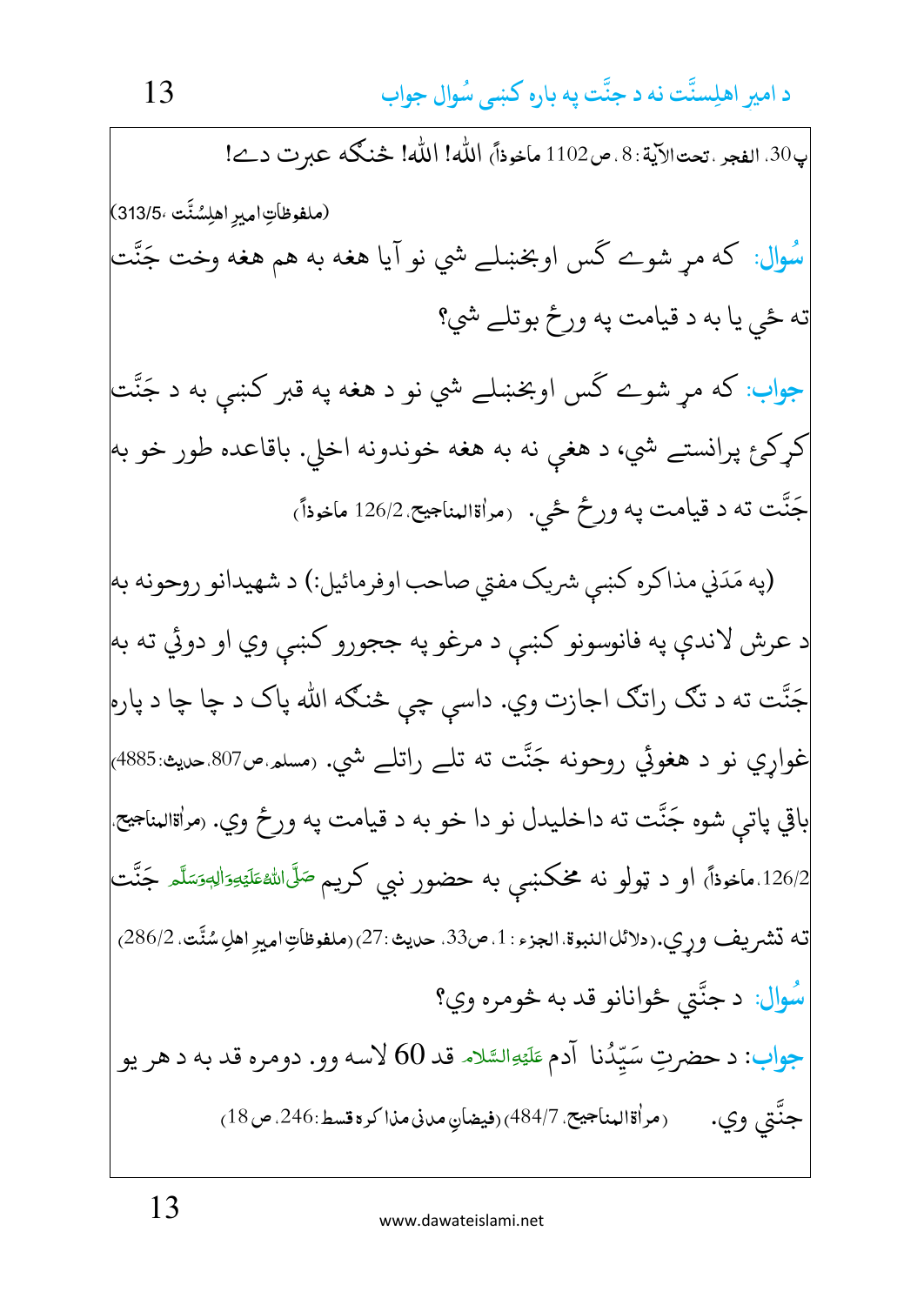سُوال: آيا ښځه او خاوند دواره به جَنَّت كښى يو ځائے اوسيږي؟ جواب: آؤ جي! که چرې د ښځې او خاوند خاتمه په ايمان سره اوشوه نو| دواړه به جَنَّت کښې يو ځائے اوسيږي. «لتنىرةباحوالالموټوامورالاخرة ص462<sub>)</sub> او که چرې دوئي کښې مَعاذَ الله د يو ايمان سَلامت پاتې نه شو نو د هغه ځائے به دوزخ وي او کوم چي جَنَّت ته لاړ شي د هغه به د بل يو جنَّتي سره نڪاح اوشي. جَنَّت ته تلونڪي سره به د خپل بل فريق د جدائې هيڅ غم او خفګان نه وي ځکه چې جَنَّت د غم او خفګان ځائے نه دے. (فيضان مدني مذاكره قسط:8، ص 30) سُوال: آيا په جَنَّت کښي به مور پلار او خويندې ورونړه يو ځائے وي؟ (سوال کوونڪے محمد عامر رضا) جواب: كه چرې په ايمان خاتمه اوشوه او الله پاك راضي شو نو ټول به جَنَّت کښې يو ځائے اوسيږي چې په جَنَّت کښې به هيڅ غم نه وي. (ترمنۍ 247/4<sub>۰</sub> <sub>حديث:</sub>258<sub>)</sub> څوک چې د چا سره ميلاويدل غواړي د هغه به د هغوئي سره ملاقات كير.ي. (الترغيب والترهيب 304/4. حديث: 115) (په دې موقع مفتي صاحب اوفرمائيل:) د مور پلار په باره کښي په قرآن مجيد كښى دي: ﴿وَالَّذِيۡنَاٰمَــٰلُوۡاوَاتَّبَعَتۡـٰـٰھُمۡ ذُرِّيَّتُـٰـٰھُمۡۚ بِإِيۡمَانٍ}لَحَقُنَابِـهِمۡ ذُرِّيَّتَـٰھُمۡ وَ مَآ ٱلۡتَّنْـٰـٰهُمۡ مِّنۡ عَمَـٰلِـٰهِمۡ مِّنۡ شَيۡءٍ ﴾ (ب 27، الطور:21) مفهوم ترجمهٔ كنز الايمان: '' او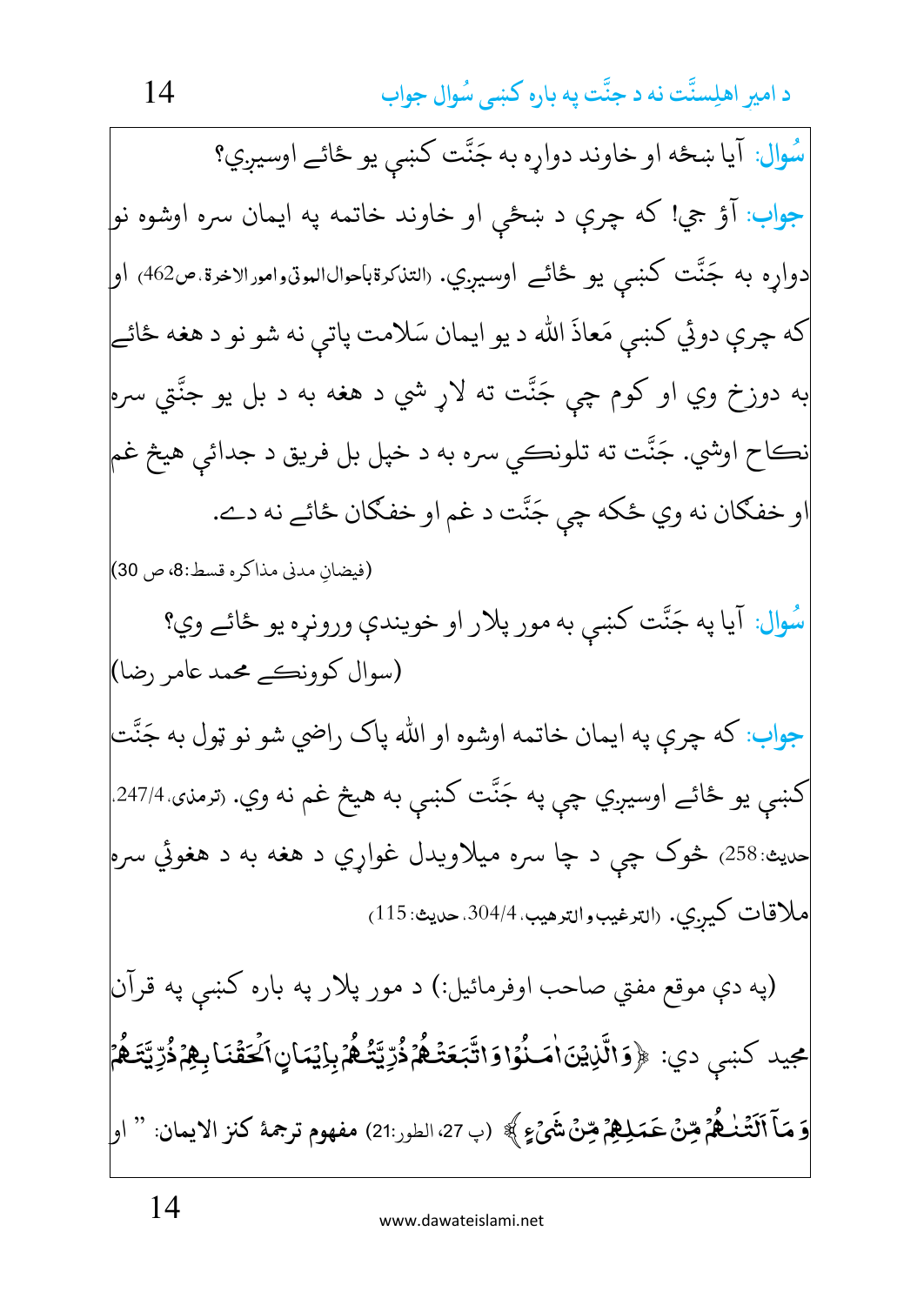چا چي ايمان راورو او د هغوئي اولاد په ايمان سره د هغوئي پيروي اوكره، مونږ د| هغوئي اولاد د هغوئي سره ميلاؤ کړو او د هغوئي په عمل کښې مو د هغوئي هيڅ| کمے اونڪرو. " يعني که څوک په کمه درجه کښې وي نو هغه به د اوچتي درجي والا سره ميلاو كرے شي. (ملفوظاتِ اميرِ اهلِستَت) سُوال: د وړومبي خاوند په حق رسیدو یا طلاق وغیره شکل کښې چې کومې زنانه د يو نه ډير ودونه کړي وي نو هغه به جَنَّت کښې د کوم يو| خاوند سره وي؟ جواب: که چرې زنانه پرله پسې د يو نه زياتو نارينوو په نِڪاح کښې راغله نو **د يو قول** مطابق چې د چا په نِڪاح کښې د ټولو نه وروستو راغلي وي جَنَّت کښې به د هغه سره وي. لکه څنګه چې د حضرتِ سيَّدُنا ابو| الدَّرداء <sub>تَضِّ</sub>الله عَنْهُ نه روايت دے چې د نبي کريم <sup>صَلَّى</sup>الله عَلَيْهِ وَالِهٖمَتَّم فرمان مبارك دے: "زنانه به جَنَّت كښى د خپل هغه خاوند په نِڪاح كښى ورکولے شي کوم چي په دنيا کښي د هغي د ټولو نه آخري خاوند وو." (مسند الشاميين للطبراني، 359/2، حديث:1496) دويم قَول دا دے چې د چا اخلاق ښه وي هغه ته به ميلاويږي څنګه| چي اُهُّ الْمُؤْمِنِين حضرتِ اُمِّ سَلمه <sub>كَ</sub>هِيَ اللهُءَةِها عرض اوكرو: يا رسولَ الله صَلَّى الله <sup>عَلَيْهِءَالِهٖءَسَلَّم! بعضي زنانه دنيا کښې د دوو، دريو يا د څلورو خاوندانو سره</sup>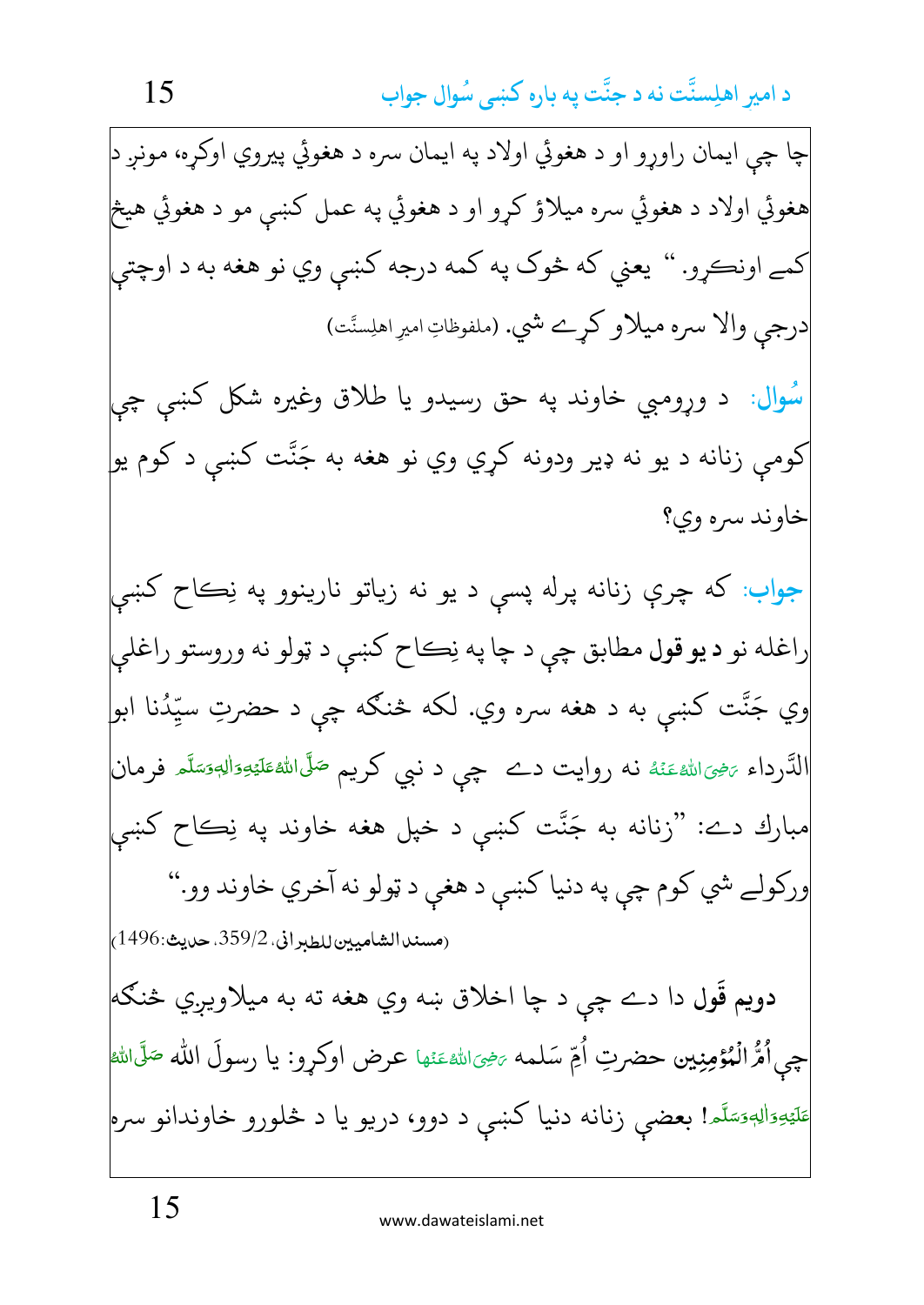(پرله پسې) ودونه کوي، بيا چې د مرګ نه پس هغوئي يو ځائے شي نو زنانه| به د کوم خاوند د پاره وي؟ ارشاد ئي اوفرمائيلو: هغي ته به اختيار ورکړے شي او د کوم خاوند اخلاق چي په دنيا کښي د ټولو نه ښه وي هغه به هغه ختياروي، هغه به وائي: اے زما ربَّه! زما د دې خاوند اخلاق د ټولو نه ښه وو ځکه د ده سره زما نڪاح اوکړې. (معجم <sub>کبير</sub>. 367/23 حديث: 870) په دې دواړو احاديثو او اقوالو کښې هيڅ تَعارُض (يعني ټکراؤ) نشته. څنگه چي حضرتِ اِمام احمد بن حجر مکي شافعي پخمَةُاللهِعَلَيْه فرمائي: کومي زنانه چي پرله پسي ډير نڪاحونه کړي وي نو يو شکل دا دے چي هر خاوند دې له طلاق ورکړے وي او کله چې هغه مړه شوه نو هغې ته به| ختيار وركولے شي او د كوم خاوند اخلاق چې په دنيا كښې د ټولو نه ښه وي هغه ته به میلاویږي. لکه څنګه چې د حضرتِ اُمِّ سَلمه ﷺﷺ په حديث کښي ذکر دي. او دويم شکل دا دے چي کومي زنانه ډير نڪاحونه کړي وي او آخري خاوند ورله طلاق نه وي ورکړے او دا د هغه په نڪاح کښې وفات شوه، دې شکل کښې به هغه جَنَّت کښې د خپل آخري خاوند| په نڪاح کښې وي څنګه چې د حضرتِ سيِّدُنا ابو الدَّرداء ﷺﷺ حديث كښى دي. (فتاوىٰحديثيه ص7170)(نيكىكىدعوت ص297) سُوال: چې کوم مسلمانان نارينه او زنانه د واده کولو نه مخکښې وفات شوي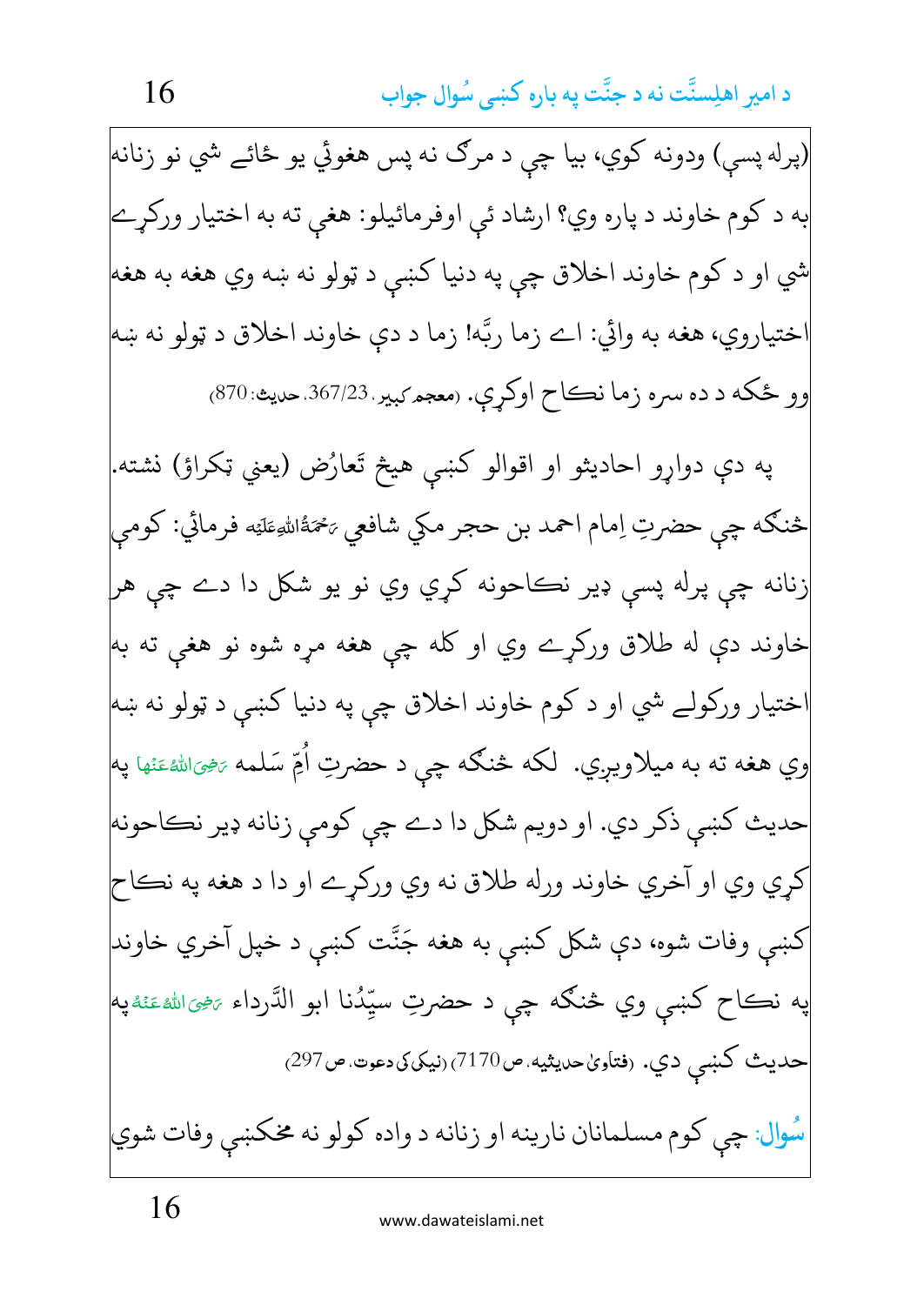وي نو آيا د هغوئي د نڪاح به هم څه صورت وي؟ جواب: د کومو نارينوو او زنانوو چي ټول ژوند کښي نڪاح نه وي شوې د هغوئي به هم جَنَّت کښي د يو بل سره نڪاح کولے شي. (نيکي،دعوت ص296) سُوال: جَنَّت کښې به نارينوو ته حورې ميلاويږي نو زنانوو ته به څه ميلاويږي؟ جواب: زنانوو ته به جَنَّت کښې هغه خاوندان ميلاويږي د چا په نڪاح کښې چې دوئي وې په شرط د دې چې خاوند هم جنّتي وي. که چرې د کومي زنانه خاوند جَنَّت ته لانه ړو نو هغه به د بل يو جنَّتي سړي په نڪاح کښي ورکولے شي. دغه شان "کومې زنانه چې بے واده مړې شوې وي| هغوئي به هم جَنَّت کښي چاته په نڪاح کړے شي. دې نه علاوه د جَنَّت نعمتونه د مثال په طور محلّونه، جامې، خوراكونه او خوشبويانې وغيره د سړو| او زنانوو شريک دي، البته د الله پاک په ديدار کښې اختلاف دے او| صحيح دا دي چې دواړو ته به نصيب کيږي. (فتاويٰ اهلسنَّت، سلسله نمبر 7، ص 24) (فيضانِ مدني مذاكره قسط: 31، ص 3) سُوال: د دنيا جنَّتي ښځي غوره دي يا حورې؟ جواب: د دنيا جنَّتي ښځې د حورو نه غوره دي. د "طبراني" يو اوګږد حديثِ پاک کښي دا هم دي: اُمُّ الْمؤمنين حضرتِ اُمِّ سَلمه ﷺ عَنْها عرض اوكړو: "يا رسولَ الله <sup>صَ</sup>لَىاللهﷺ د دنيا ښځې غوره دي که غټو سترګو والا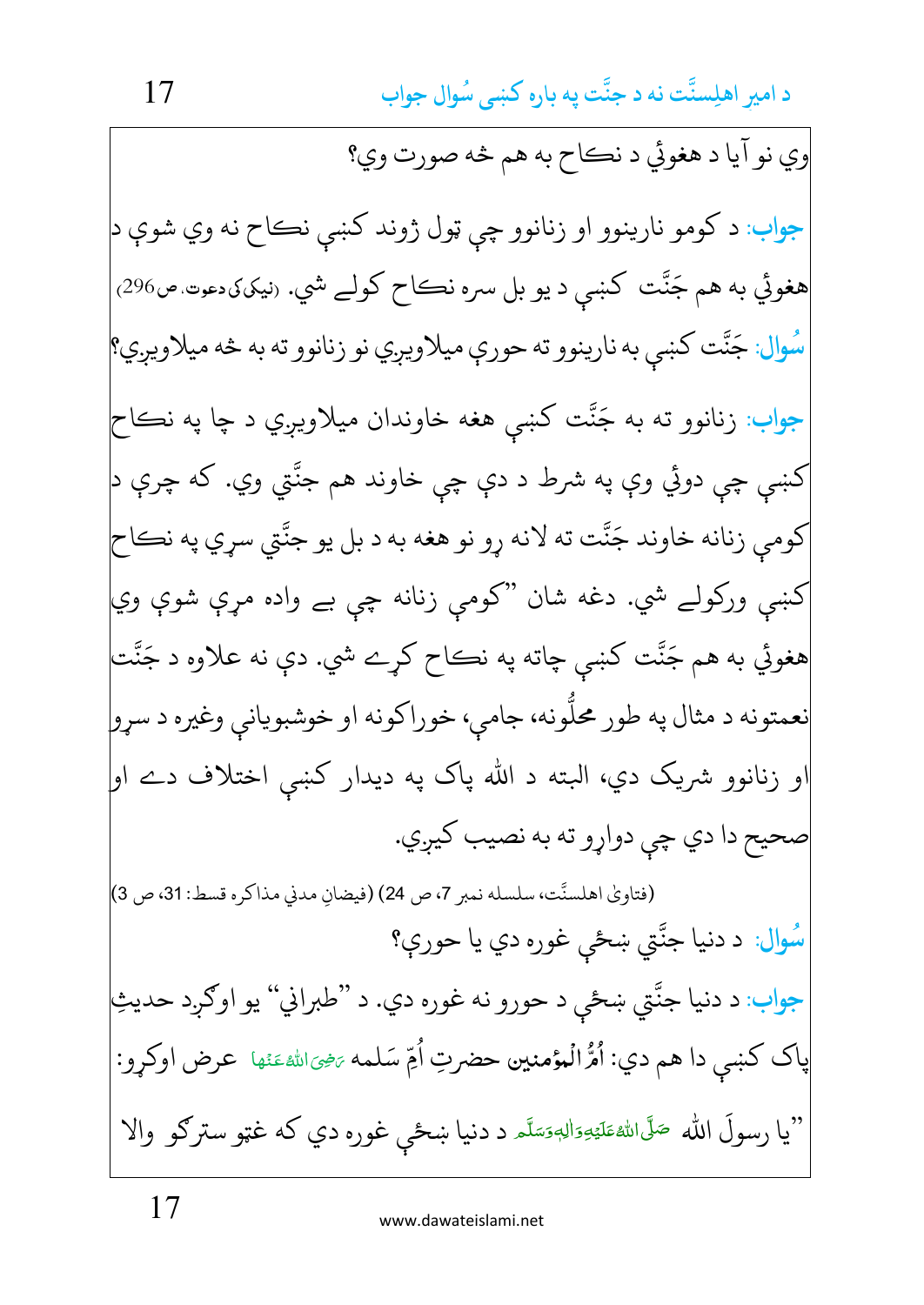جنَّتي حوري؟'' نو هغوئي صَلَّىالله عَلَيْهِ اللهوَسَلَّم ارشاد اوفرمائيلو: '' د دنيا ښځي د غټو سترګو والا جنَّتي حورو نه غوره دي.'' اُمُّ الْمُؤمنين ﷺئها عرض اوكړو: يا رسولَ الله صَلَّىاللهsعَلَي<sub>ّـُ</sub>وَال<sub>ل</sub>هوَسَلَّـه! په كومه وجه؟ نو هغوئي صَلَّىاللهءَليَّةِوَال<sub>ل</sub>َّه قَسَّدَ ارشاد اوفرمائيلو: "دا د دوئي د لمُونځ او روژو او د الله پاک د عبادت په وجه دي.'' (معجم کيبر، 367/23. حديث: 870) يو بل حديثِ پاک کښې دي: د دنيا جنَّتي ښځې د حورو نه 70 زره درجے غورہ دی. ‹التناكرەللقرطبي ص458› جليل القدر تابعي حضرتِ حِبان بن اَبُو جَبَلَه ؍ۡحَمَّاﷲِعَلَيْه فرمائي: د دنيا کومې ښځې چې به جَنَّت ته ځې، هغوئي به د خپلو نيکو اعمالو په وجه د جَنَّت د حوړو نه غوړه وي. (تفسيد قرطبي، پ27. الر حلن، تحت الآية: 70. 137/9) (نيكي كي دعوت. ص297) سُوال: آيا جَنَّت كښى به اولاد وي؟ (د كراچئ نه پوښتنه) جواب: آؤ جي! جَنَّت کښې به اولاد وي. (ملفوظاتِ١ميرِ١هلِسنت. 286/2) سُوال: آيا نابالغه مړه شوي ماشومان به خپل مور پلار جَنَّت ته بوځي؟ جواب: آؤ جي! نابالغه مره شوي ماشومان به د خيل مور يلار سفارش كوي او د جَنَّت په دروازه به د هغوئي هر کلے کوي تر دي پورې چې کچه ماشوم (يعني ساقط شوي حمل والا) به هم د خپلو والدينو د سفارش د پاره د الله پاک سره تيز كلامي كوي څنګه چې جګړا كوي! بيا به الله كريم هغه ته اجازت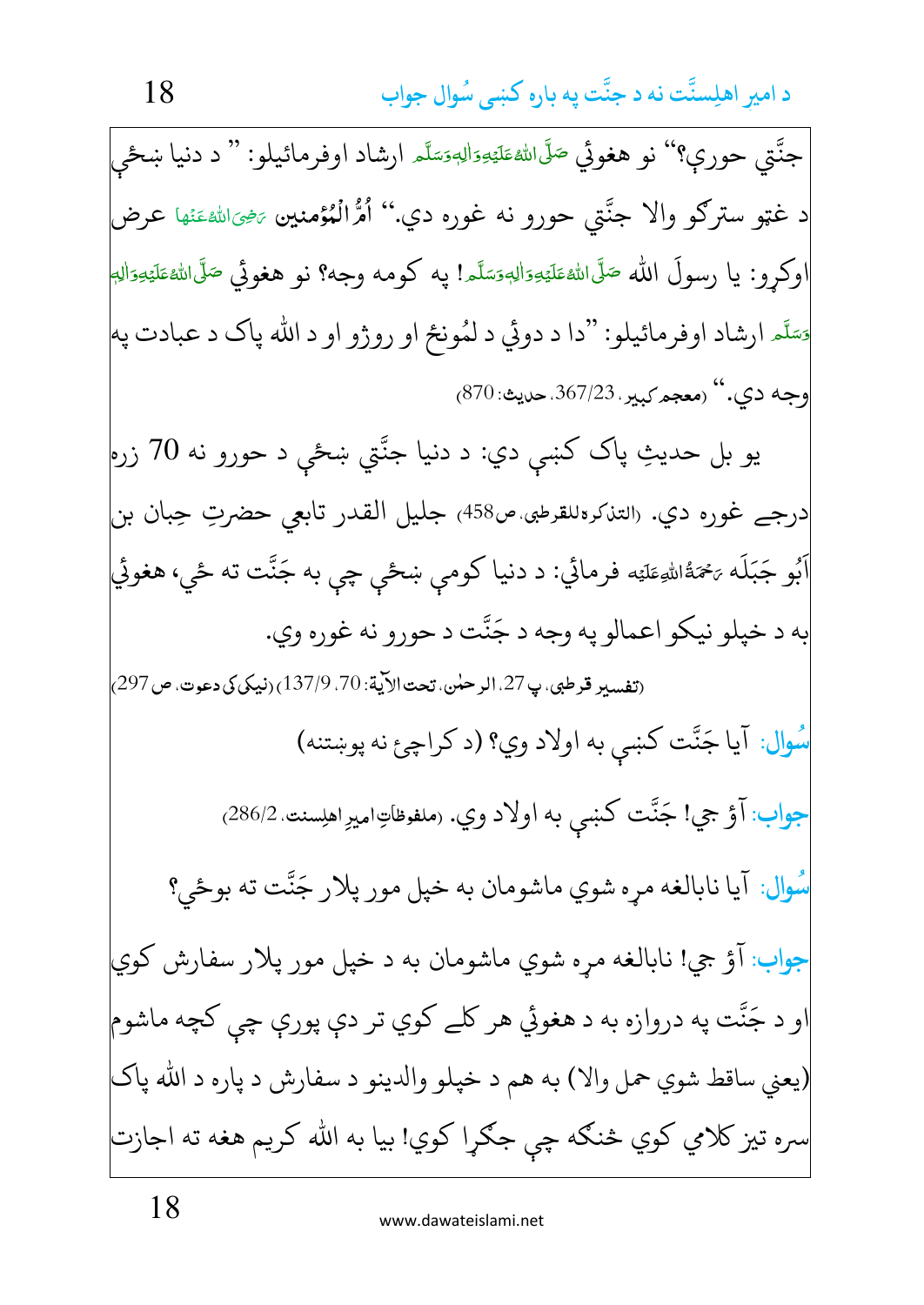ورکړي او هغه به خپل مور پلار ځان پسې جَنَّت ته راښکاږي او بوځي به ائمي. «ابنِماجه 273/2 حديث: 1608<sub>)</sub> كه په حقيقت كښى اوكتل شي نو د كوم نابالغه اولاد په مرګ چي والدين ډير زيات خفه کيږي دا د هغوئي د آخرت ذخيره ده. (ملفوظاتِ امير اهلِسنت) سُوال: مونږه اوريدلي دي چې زُليخا به بوډئ شي او جَنَّت ته به ځي. آيا دا صحيح خبره ده؟ جواب: زُليخا اول مسلمانه نه وه، خو وروستو په بوډئ توب كښى مسلمانه| شوې وه. د زُليخې د سَپّدُنا يوسف عَلَي<sub>َّ</sub> السَّلام سره عشق وو، خو د هغوئي عَليَّةِ السَّلام د زُليخې سره عشق نه وو. څوک چې نَعُوْذُبِالله! دا وائي چې هغوئي عَلَيْتِ<sup>ا</sup> السَّلا*ه* په عشقِ مجازي کښې ګرفتار وو نو هغوئي د نبي توهین کوي او د نبی توهين كول كفر دے. (بهارشريعت،47/1 حصه:1) نبي داسى كار نه كوي. عشق صرف د زُليخي له طرفه وو او يو طرفه وو. زُليخا بوډئ شوې وه او د هغي حُسن هم تلے وو، خو وروستو هغه مسلمانه شوه، د هغې د يوسف عَلَيْهِالسَّلام سره نڪاح اوشوه او د هغې حُسن هم واپس راغلو. د دعوتِ اسلامي د اشاعتی ادارے مکتبةالمدینه کتاب ''*پردے کے بارے میں حوال جوا*ب'' کښی د<mark>|</mark> دې پوره حکايت شته. پاتي شو دا سُوال چي جَنَّت ته به زُليخا بوډئ ځي نو| دا خبره صحيح نه ده، ځکه چې جَنَّت کښې به ټول ځلمي وي، تر دې پورې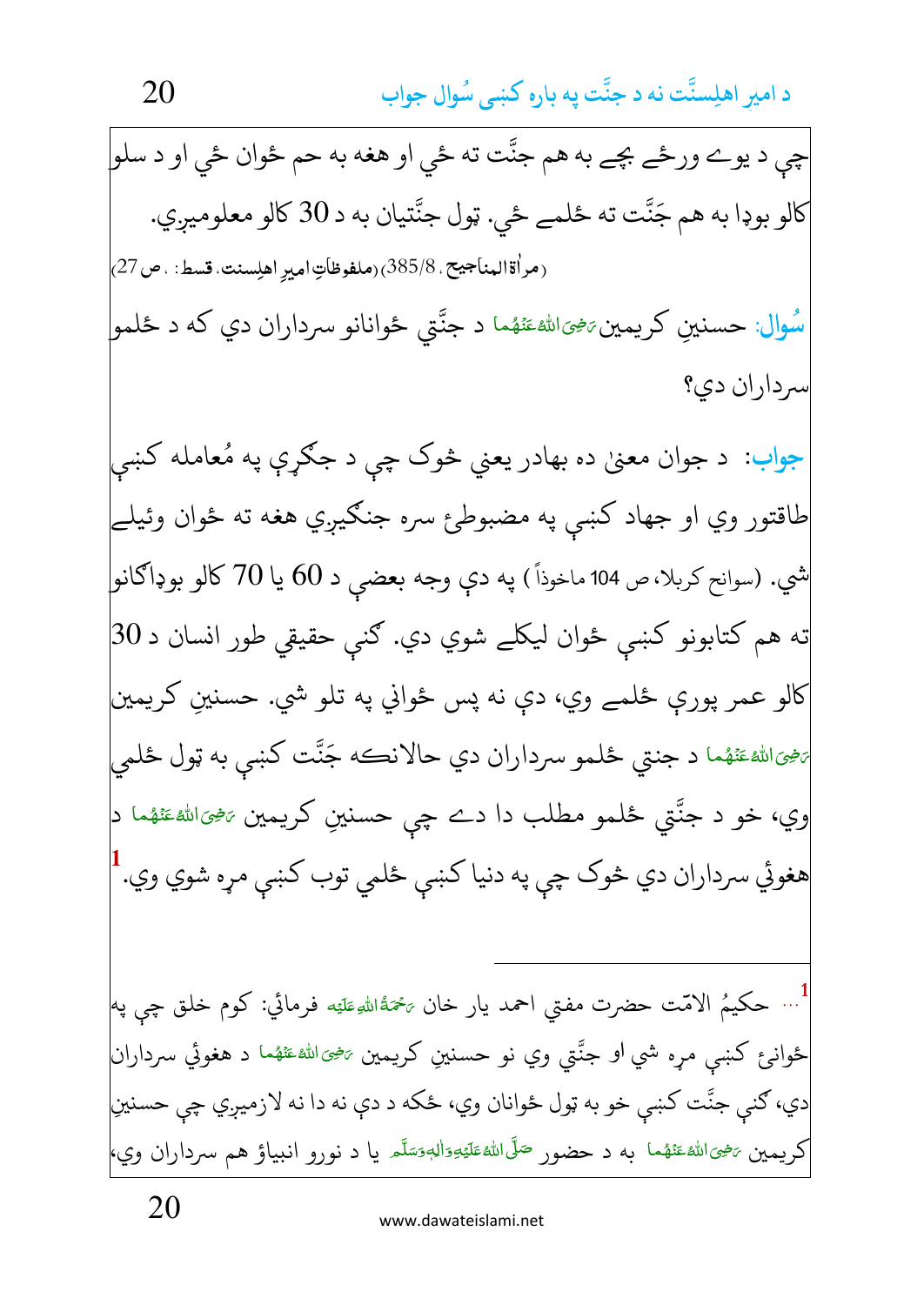|ګني اُردو کښي د جوان لفظ د ځوانانو او ځلمو دوارو د پاره استعماليږي، دې| کښي فرق نه وي. په دې وجه ځواني لفظ وئيلے شي ځلمي نه وئيل کيږي| لکه څنګه چې وئيلے کيږي" *گِرن؟واني پڻچاڳ*اِ." [يعني په ډکه ځوانئ کښي لارو] (ملفوظاتِ اميرِ ابل سنت، 99/6) سُوال: حضرتِ سَيِّدُنا امام حسن اور حضرتِ سَيِّدُنا امام حسين ﷺ الله عَنْهُما چې به جَنَّت کښې د ځلمو سرداران وي نو د بوډاګانو سردار به څوک وي؟ (ارسلان، كجرانواله) جواب: د ټولو نه مخکښې خو دا ياد ساتئ چې جَنَّت کښې به څوک هم بوډا نه وي. رمراةالمناجيح.385/5)جَنَّت كښى به ټول جنتيان د 30 كالو وي. رترمنۍ ً 244/4.حديث: 2554، دنيا کښې چې څوک په بوډاتوب يا ڪم عمر کښي وفات شوي وي هغوئي به هم جَنَّت کښې ځلمی وي يعني ټول به د 30 کالو معلوميږي. (ترمذي 253/4 مديث: 2571) البته چې په دنيا کښې څوک بوډا شوے وي او مړ وي، جَنَّت کښې به د هغوئي سرداران حضرتِ صِدِّيقِ اكبر اور حضرتِ سَيِّدُنا ۖ فاروقِ اعظم ئْضِيَ اللَّهُ عَنْهُما وي. (ترمذي، 376/5، حديث: 3685) (ملفوظاَتِ امير اهلِسنت، 186/6) شباب د شاب جمع ده، د کوم معني چي ځوان ده، د ځلمي توب عمر د 18 کالو نه 30 کالو پورې دے- (مراةالمناجيح ،475/8)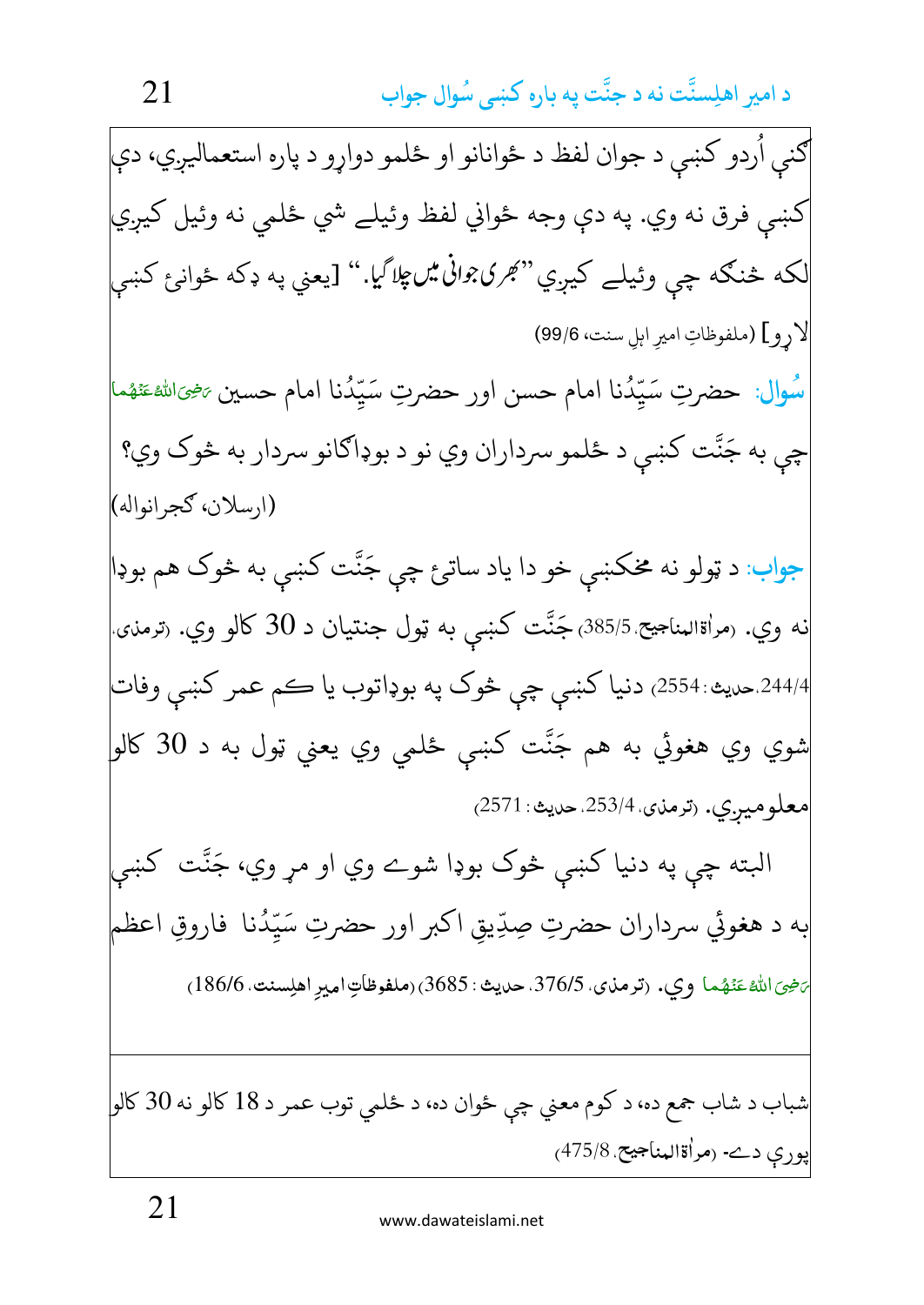22 **-** 

سُوال: آيا زنانه دا سوال كولے شي چې ما جَنَّت كښې د خوږ نبي <sup>صَلَّى</sup>ال<sup>لهءَلي</sup>َةِ <u>ٔ</u> **E** مُ<br>ا َ دَالەدَسَّلَّہ كَاؤْندى كړې؟ ّ **∶** َ <u>ا</u> جواب: بے شکه زنانه جَنَّت کښې د خوږ نبي <sup>صَلَّى</sup>الله<sup>ِ</sup>ءَلَيْهِۥَاللهِ کاؤنډي ّ **∶** <u>أ</u> <u>ا</u> <u>:</u> **E** مُ<br>ا َ توب غوښتے شي بلکه غوښتل ئې پڪار دي. که چرې جَنَّت کښې چا خوش قسمته ته د خوږ نبي <sup>صَلَّى</sup>اللهٔعَلَيْ<sub>َ</sub>وَاللهِصَلَّه گاؤنډي توب نصيب شو نو د<mark>ې</mark> ا <u>أَ</u> <u>أَ</u> **ٔ** <u>َ</u> ُ َ هغه خو به مزې شي. کاش! چې مونږ ته په جَنَّت کښې د خوږ نبي <sup>صَلَّى</sup>الله <u>مُ</u> َ عَلَيْدِوَالِهٖوَسَلَّم گاؤنډي توب نصيب شي. (ملفوظاتِ اميرِ اهلِسنت، 95/6) اً **∫** <u>ا</u> <u>ا</u> ْ **E** -.<br>سُوال: تاسو ارشاد اوفرمائيل چې په جَنَّت کښې د خوږ نبي <sup>صَلَّى</sup>الل<sup>ه عَلَيْهِ َالله</sup> **أَ**ّ <u>ٔ</u> **E** <u>مُ</u> َ <sub>ق</sub>سَلَّم د ګاونډ دُعا غوښتل پڪار ده خو د خوږ نبي <sup>صَلَّى</sup> الله<sup>ه عَل</sup>َيۡهِ وَاللَّهِ صَلَّا م ّ **∶** <u>ا</u> # ِ <u>ا</u> **ٔ E** <u>مُ</u> َ ّ **∫** <u>ا</u> اربونو اُمَّتيان دي كومو كښې چې به د صحابهٔ كرامو <sub>تَ</sub>خِيَالله عَنْهْ ِسره سره<mark>ِ</mark> و<br>1 **ائل**<br>ا <u>أَ</u> <u>مُ</u> ِ<br>أ لوئ لوئ هستياني وي داسې حالت كښې به دومره ډيرو اُمَّتيانو ته څنګه د<mark>.</mark> و<br>1 خوږ نبي <sup>صَلَّى</sup> الله عَلَيْهِ وَالله وَسَلَّم كاونډ نصيب كيږي؟ اً **∫** <u>ا</u> <u>ا</u> **ٔ E** <u>مُ</u> َ جواب: ياد ساتئ! جَنَّت كښي به نه څوک غمژن كيږي او نه خفه كيږي او<mark>.</mark> پاتې شوه جَنَّت کښې د دومره ډيرو اُمَّتيانو د خوږ نبي <sup>صَلَّى</sup>ال<sup>ل</sup>ُّهْئَةِي<sub>َّ</sub>دَال<sub>ُّ</sub>مِسَلَّم د<mark>ِ</mark> و<br>1 ّ **∶** <u>أَ</u> َ <u>ا</u> <u>أَ</u> <u>مُ</u> َ ګاؤنډ خو ډير مثالونه دنيا کښې هم موجود دي د مثال په طور حضرتِ سَيِّدُنا غوثِ اعظم  $\tilde{s}$ مَّةُاللهِءَلَيْه ته چا خپل کور ته د روژه ماتي د پاره د راتللو $\Big\vert$ و<br>ا ر<br>د -<u>َ</u> **با** دعوت ورکړو، هغوئي <sub>تَ</sub>حْمَهُ<sub>اللَّ</sub>ءَليَه قبول کړو، بيا بل يو گس هغوئي ته د روژه<mark></mark> <u>َ</u> <u>ت</u> ₹ ؛ بيا بل يو ك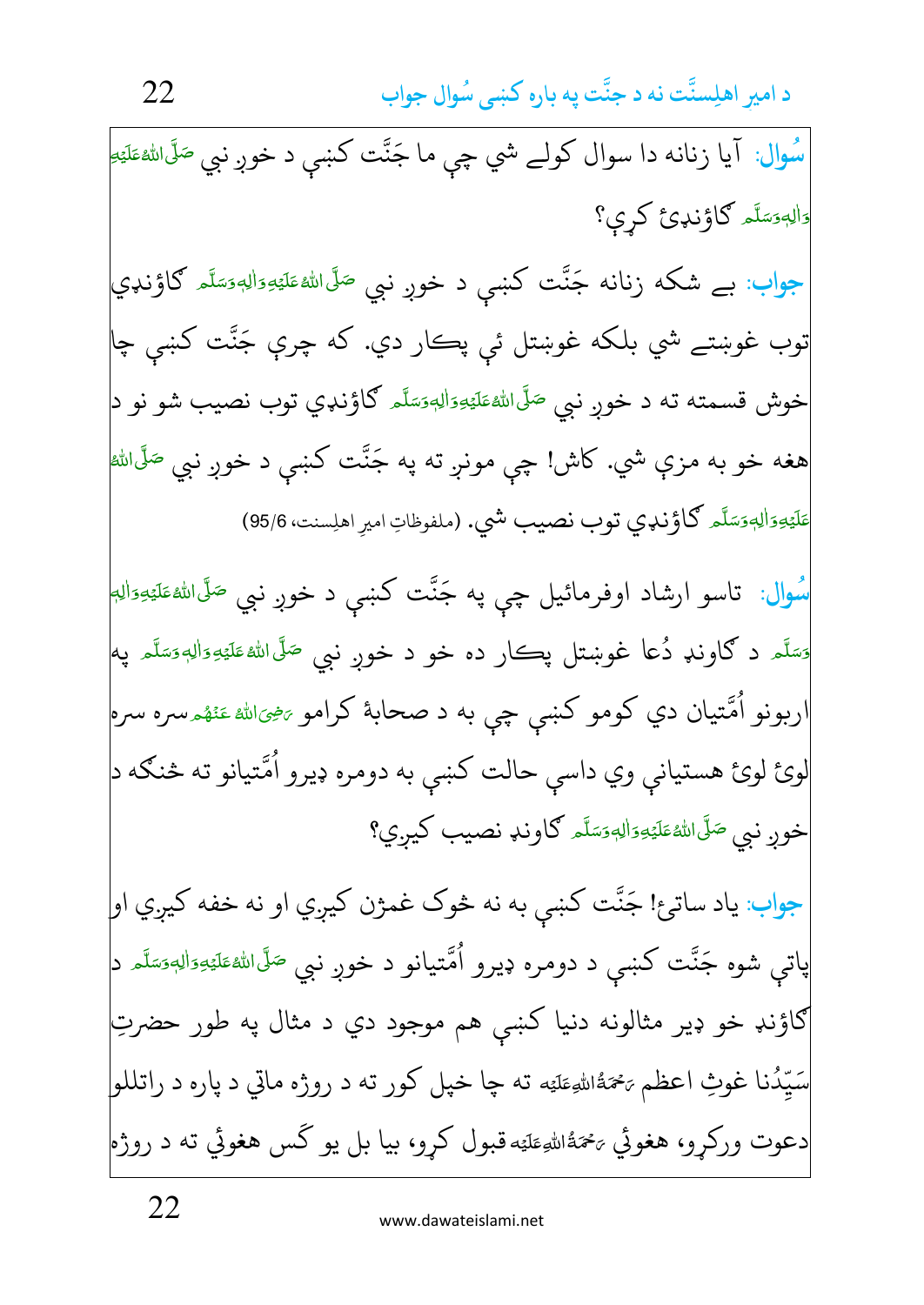23 **-** 

ماتي دعوت ورکړو، هغوئي تختُّاللهِعَلَيْه هغه هم قبول کړو. تر دې پورې چې **ٔ** <u>َ</u> <u>ت</u> 70 مُريدانو هغوئي <sub>تَ</sub>حْمَةُالل<sub>ّّٰ</sub>ءَلَيْه ته خپلو خپلو كورونو كښې د روژه ماتي ْ <u>َ</u> دعوت ورکړو او هغوئي  $\epsilon$ ۀاللهِءَليَه قبول کړو. د راوي بيان دے چې هر <u>َ</u> **با** کوربه به وئيل چې په هغه ورځ غوثِ اعظم  $\mathbb{R}^3$ اڻهءَليَه د هغوئي کور کښې ا<br>أ <u>أَ</u> <u>ت</u> روژه ماتے اوکړو، د حيرانتيا خبره دا ده چې په هغه ورځ هغوئي &تمَةاللهِعَلَيَه د <u>أَ</u> **با** خپلې آستانې نه هډو چرته تلے نه وو بلکه هلته ئې روژه ماتے کړے وو. <sub>(</sub>تفريح الخاطر ، ص112) ِ ا<br>الم °<br>P گئے اِک وقت میں ستر مُرید وں کے یہاں **آقا ہیں کہ تہیں کہ اُنہیں سکتا مُعمّا** غوثِ مُعمّاغوثِ اعظم كا ر<br>ر (قاله بخث ص 94 ) تاسو اوكتل غوثِ اعظم ع<sup>ي</sup>حَةُالل<sub>َّ</sub>عَلَيْه څنگه يو وخت كښې 70 ځايونو ته ْ <u>أَ</u> َ تشريف يوړلو، اندازه اولګوئ چې د يو اُمَّتي دا شان دے نو د خوږ نبي <sup>صَلَ</sup>ّ و<br>1 الله عَليَهِ وَالِهٖوَسَلَّم <mark>د عظمت او شان به څه عالم وي. آیا رسولِ</mark> کریم <sup>صَلَّى</sup>اللهٔعَلَيْهِ <u>ا</u> **ٔ E** <u>ہ</u> َ اً <u>ا</u> <u>ٔ</u> **E** <u>ہ</u> دَالِهِدَسَّلَم جَنَّت كښي خپلو كروړونو اُمَّتيانو ته خپل كاؤنډ نشي وركولے. ّ **€** <u>ا</u> <u>ا</u> و<br>1 (اميرِ اهلِسنَّت دامت دَامَتْ $بَرَكَاتُهُمُ الْعَالِيَة سره خوا كښې ناست مفتي صاحب$ -∶ٌ <u>َ</u> م<br>م م<br>ا **أَ** <u>َ</u> **∶** í اوفرمائيل:) حضرتِ سَيِّدُنا عبدُ العزيز دباغ ﷺ اللهِ عَلَيْه فرمائي: جَنَّت ں<br>، -<u>ا</u> <u>أَ</u> <u>ت</u> الفردوس جَنَّت كښى لويه درجه ده خو نبي كريم <sup>صَلّى</sup>ال<sup>لهء</sup>تَليَّهِ َاليه مَسَّلَم به د<mark>.</mark> اً **∶** <u>ا</u> <u>ا</u> **ٔ E گ** َ جَنَّت الفردوس نه هم په اعلٰـي مقام تشريف فرما وي او شفقت به فرمائي او د خپلو اُمَّتيانو خوا له به تشريف راوړي. «لابريز 324/2ماخوذاً) ( په دې اميرٍ و<br>1 -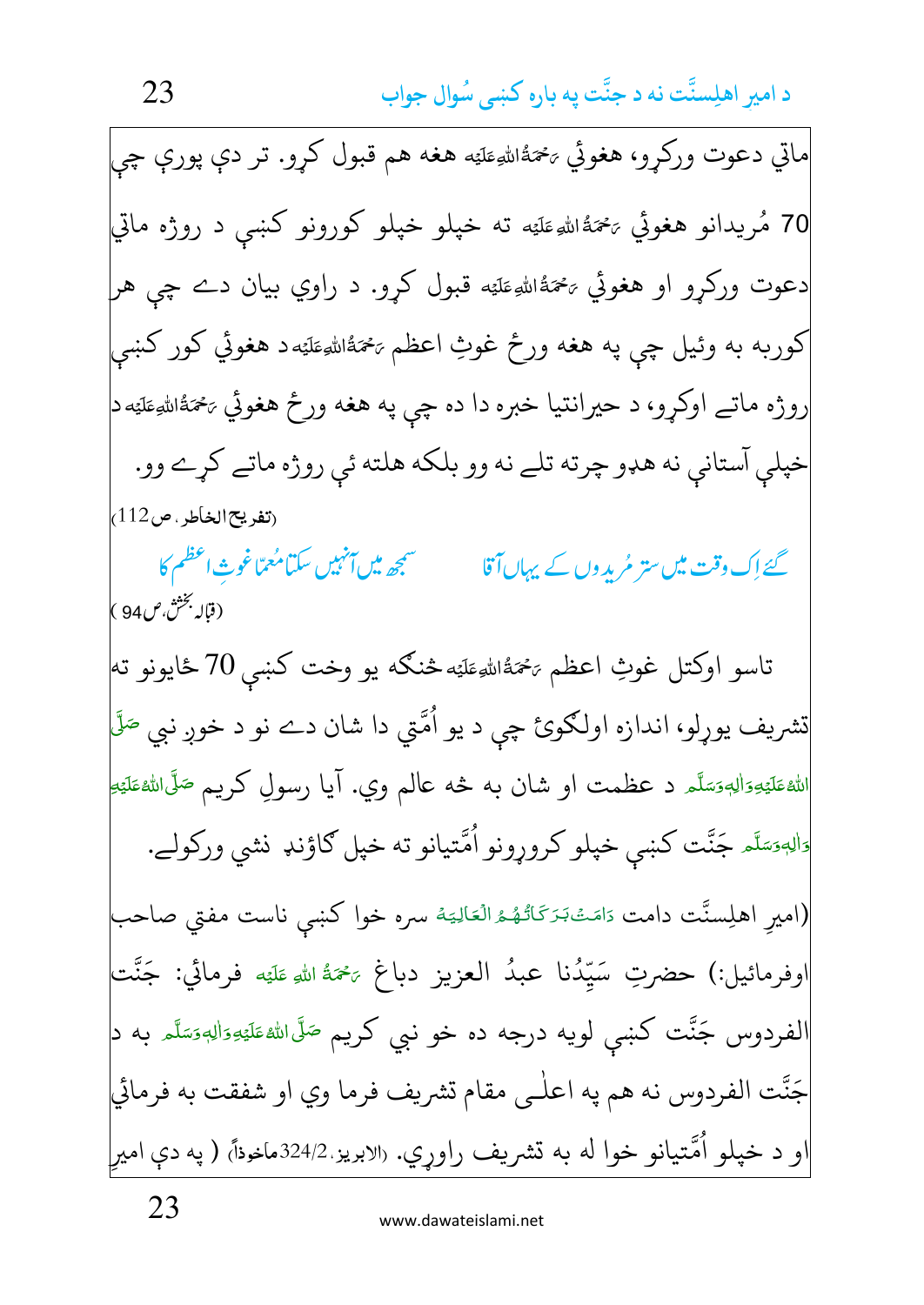اهلِسنَّت دَامَتْبَرَكَاتُهُمُّ الْعَالِيَهُ اوفرمائيل) دا وئيل چي "سركار صَلَّى اللهُ عَلَيْهِ وَالِب تَّسَدَّه به په اعلٰـي مقام تشريف فرما وي'' په مقابله کښی دا وئيل زيات ښکلی دي چی "سرکار <sup>صَلَّى</sup> الله عَلَيۡهِ وَاللهٖ وَسَلَّـہ چی کوم ځائ کښی تشریف کيږدي هغه مقام به اعلٰــی شي.'' (ملفوظاتِاميرِاهلِسُنَّت 96/6) سوال: آيا په جَنَّت كښي به په بدن ويښته نه وي؟ جواب: په جَنَّت کښې به صرف د سر، بانړو او وروځو ويښته وي، دې نه علاوه به د جنتيانو د بدن يه يوه حصه هم ويښته نه وي. (بهاړشريعت،159/1 حصه:1) (ملفوظاتِ اميرِ اهلِسنت ،1 / 291) سُوال: آيا جنتيان به د يو بل سره څنګه ميلاويږي؟ جواب: جنتيان به بيشكه د يو بل سره ميلاويږي. د دوئي سره به سورلږع وي، چې کله د چا سره ميلاويدل غواړي نو په سورلۍٔ به کښيني او ځي به رکتاب لعظمة.ص218.219.حديث:612ماخوذا) د الله پاک په رحمت به په سفر کولو کښې څه ويره نه وي چې وه به غورزيږي، خوږ به شي، نه به ړقيدو سره ويرول اوي ځکه چي جَنَّت کښي نه ويره شته، نه تڪليف شته، نه بيماري شته، نه ټوخے شته، نه نزله شته او نه څه بله یخني. هلته خو صرف رحمت دے، صرف آساني ده، هر خوا سهولت دے. په جَنَّت كښى هغه څيزونه او نعمتونه| دي د کومو چې مونږ سوچ هم نه شو کولے. کاش! چې د دې خوږ خوږ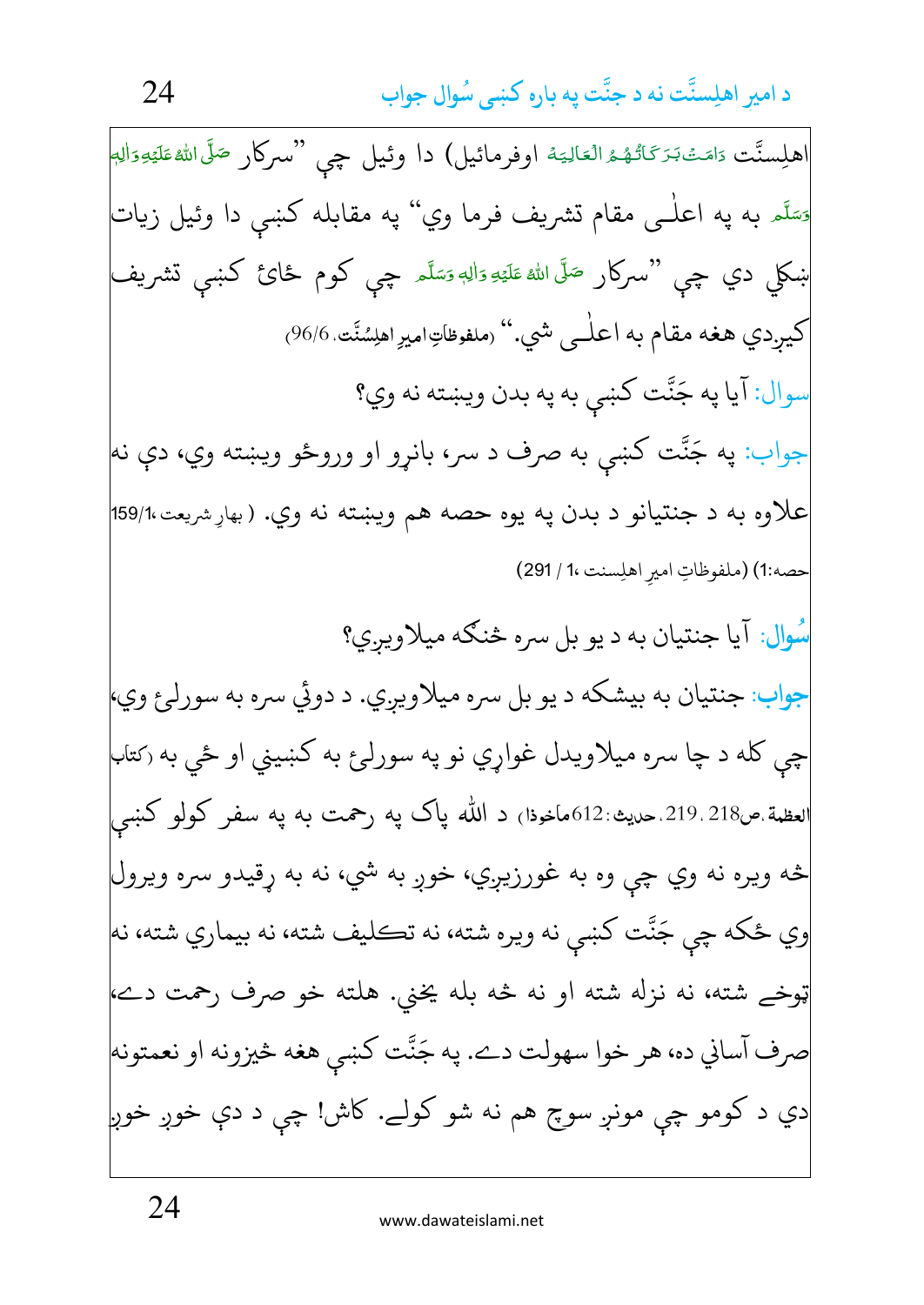جَنَّت ګټلو د پاره مونږه نيکر<sub>ئ</sub> کوونڪي، د ګناهونو نه بچ کيدونڪي او| پاخه لُمُونځ ګزاره جوړ شو. که په ډيره يخنږع کښې هم شيطان مونږ ته د| سُستيځ وسوسي راکوي خو مونږ به د شيطان نه اورو او لمُونځ کوونڪي به جوړيږو. (ملفوظاتِ اميرِ اهلِسنت.1/145) سُوال: آيا دا خبره صحيح ده چې په هر انار كښې يوه جنتي دانه وي؟<sup>1</sup> جواب: د انار په باره کښې دا خبره مشوره ده چې په هر يو انار کښې يوه جنتي دانه وي. حضرتِ حُميد بِن جعفر عُمَّةُاللهِطَيَه د خپل والد محترم نه نقل كوي چي حضرتِ عبدُ الله بِن عباس ﷺﷺ به د انار هره يوه دانه خوړله، چا د هغوئي نه د دې وجه اوپوښتله نو اوئې فرمائيل: ماته خبر رارسيدلے دے چې په زمکه د انار داسې ونه نشته د کومې بارداره (يعني د ميوې قابل) کولو د پاره چې په هغې کښې د جنتي انار نه دانه نه وي اچولے شوې کيدے شي چي دا هغه دانه وي. (حليةالاولياء،398/1.حديث:1139.الله والوں کی باتيں،566/1 تا567] 1… دا سوال د شعبه هفته وار رسالې له خوا جوړ کړے شوے دے خو جواب د امير<mark>.</mark> اهلِسنت دے- يعني د انار پوره وني بارداره كولو د پاره يوه دانه د جنتي انار اچولے شي| ځکه به حضرتِ عبدُ الله بن عباس يَخِيَاللهُءَنَهُ د انار هره يوه دانه خوړله چي کيدے شي چې د انار هغه يوه دانه دې كښى وي او زما نصيب شي- (ملفوظاتِ۱ميرِ اهلِسنت.348/2)

25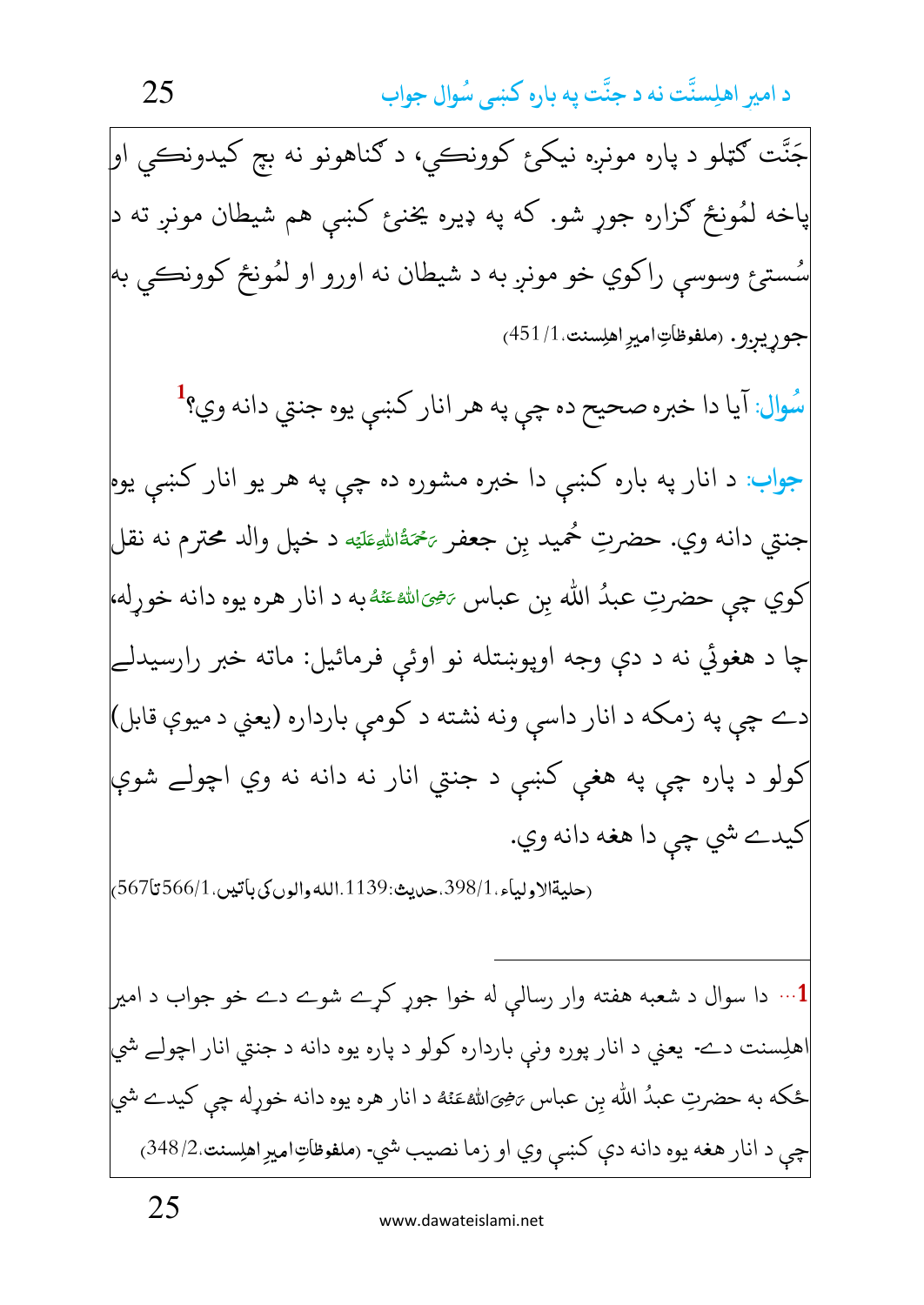د امیر اهلِستَّت نه د جنَّت په باره کښی سُوال جواب 26 سُوال: آيا په جنتيانو به خوَله راځي؟ (سوال كوونكې: اسماء عطاريه) جواب: سُبُحْنَ اللّٰه! په جَنَّت کښې به په جنتيانو چې کومه خوَله راځي هغه به داسې خوشبوداره وي چې د هغې نه به د مشکو خوشبوئي ځي. (مسلم. ص1165.حديث: 2835)(ملفوظاَتِ امير ابلِ سنت قسط 197. ص 7) صَلُّـوۡا عَـلَى الۡـحَــبِـيۡب! ۖ صَلَّى اللَّهُ تَعَالَٰى عَلَى مُحَمَّد